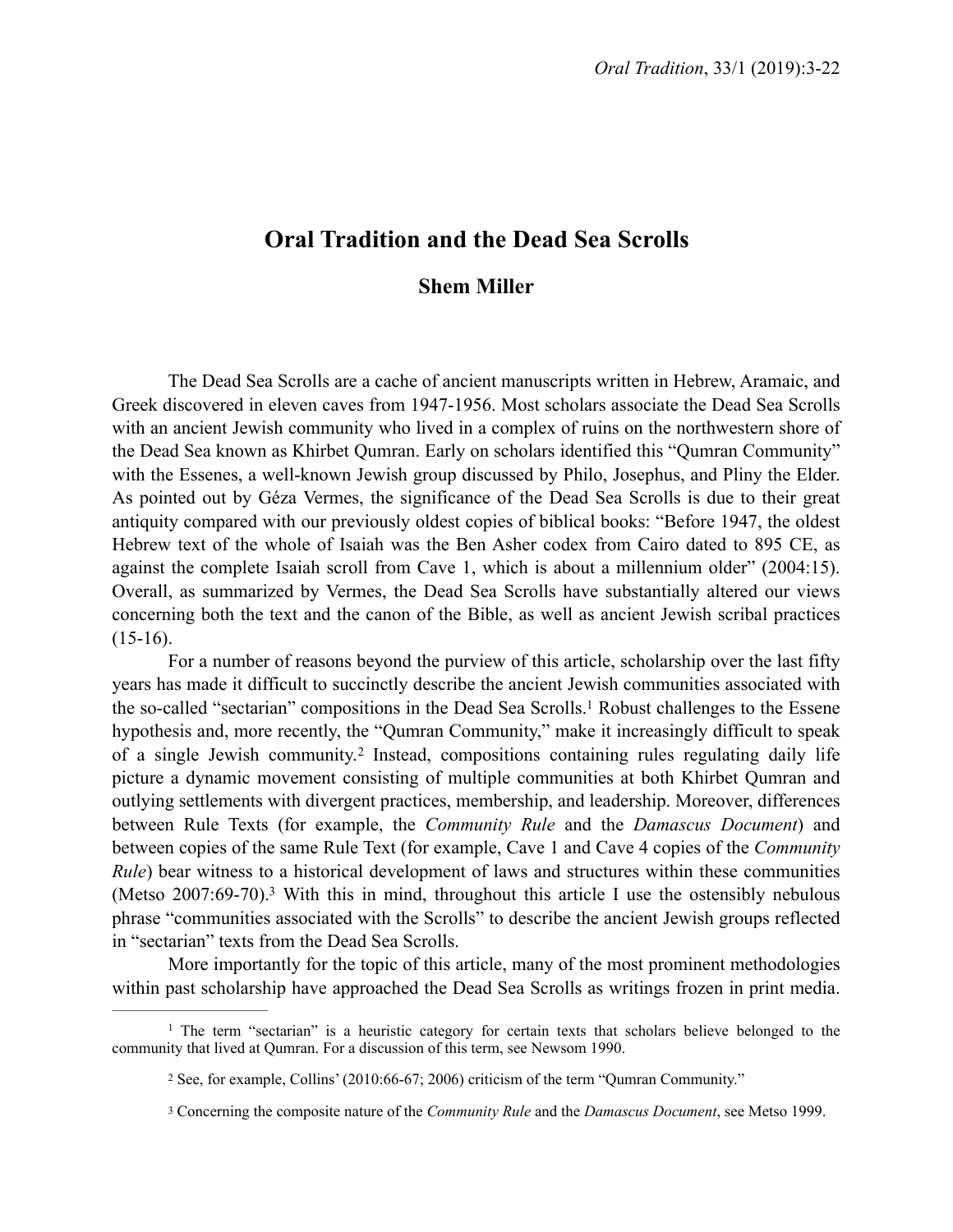In my opinion, this past emphasis on fixed (written) "texts" is unsurprising because, in addition to a paucity of sophisticated dialogue about the *textuality of scrolls*, a great deal of effort during the initial phases of Dead Sea Scroll scholarship needed to be spent on establishing the *texts of the Scrolls*. Countless hours were devoted to reconstructing written texts and producing critical editions of these texts. Printed texts themselves became the prime objects of some scholarly inquiry, the *sine qua non* of all subsequent scholarship. So, for some scholars, discussions about their content naturally entailed literary criticism of printed works. In addition, many past studies have tended to emphasize the literary and exegetical dimensions of the Dead Sea Scrolls, almost to the exclusion of questions concerning oral context[.](#page-1-0)<sup>[4](#page-1-0)</sup> As a result, a host of topics related to orality have not received sufficient consideration to date, including oral authority, oral performance, oral tradition, reading practices, and the impact of written texts as a form of oral discourse(i. e., performance criticism).<sup>[5](#page-1-1)</sup> Moreover, a rigorous description of the role of memory and orality in scribal practices reflected in the Dead Sea Scrolls remains, for the most part, a scholarly desideratum.<sup>[6](#page-1-2)</sup>

<span id="page-1-6"></span><span id="page-1-5"></span><span id="page-1-4"></span>Simply put, this article focuses on one of these overlooked topics related to orality namely, oral tradition. More specifically, I borrow John Miles Foley's fourfold media taxonomy to examine oral tradition in the Dead Sea Scrolls. Although Foley's taxonomy pertains to the world's oral poetry, his categories nevertheless provide a useful heuristic model for those interested in the Scrolls. To my mind, Foley's media taxonomy—the way it encourages us to reimagine oral poetry—offers a sort of magnifying glass through which we can better view oral tradition and oral traditional texts in the Dead Sea Scrolls. In particular, as I will detail below, Foley's media taxonomy helps clarify two bodies of ancient Jewish oral tradition evidenced by the Dead Sea Scrolls, called (1) "mysteries" and (2) "hidden" and "revealed" laws.

#### **Oral Traditional Texts**

<span id="page-1-7"></span>"Oral traditional" texts are texts that "either stem directly from or have roots in oral tradition"(Foley 1991:xi).<sup>[7](#page-1-3)</sup> Two aspects of this definition merit further explanation. First, by the word "text" I do not intend to convey simply written texts. Whether spoken or written, a text is a unit of speech that is designed to be stored and transmitted (Ehlich 1983:24-27). This linguistic concept of textuality breaks the link between writing and text, and it allows us to imagine oralwritten texts (and oral texts). Second, the term "tradition" denotes a multivalent body of established thought, meaning, or interpretation (Foley 1995:xii; Rodríguez 2014:30, 52). When

<span id="page-1-1"></span><span id="page-1-0"></span>For a discussion of this shortcoming within biblical studies, see Horsley 2013:vii-xviii and Niditch 2010. [4](#page-1-4)

<sup>&</sup>lt;sup>[5](#page-1-5)</sup> There are, of course, many exceptions to this general tendency in past Scrolls scholarship. Almost twenty years ago, for example, Metso proposed an oral setting for some legal regulations (1998:314).

 $6$  Notable exceptions include the work of Teeter (2014) and Carr (2011:13-36; 2015), who both incorporate orality and memory into their views of scribal practices.

<span id="page-1-3"></span><span id="page-1-2"></span>Concerning "oral traditional texts," see Foley 2002:38-53. [7](#page-1-7)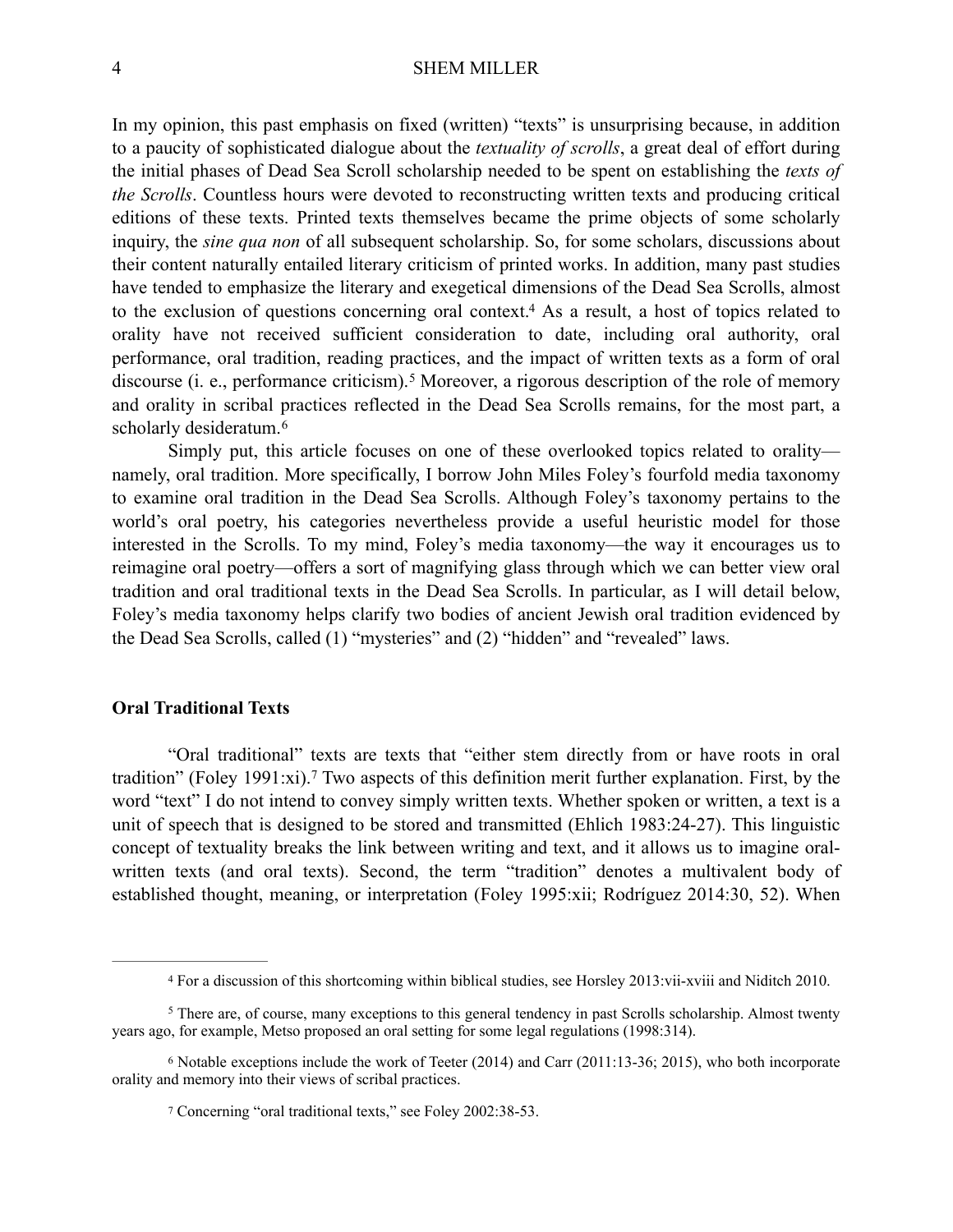this tradition is composed, performed, or received orally (in part or in whole), we call this "oral tradition."

Foley's (2002:39) media taxonomy divides oral poetry into four categories that are distinguished from one another based upon composition, performance, and reception[:8](#page-2-0)

<span id="page-2-1"></span>

| <u>Type</u>             | Composition  | Performance  | Reception     |
|-------------------------|--------------|--------------|---------------|
| 1. Written Oral Poems   | Written      | Written      | Written       |
| 2. Voiced Texts         | Written      | Oral         | Aural         |
| 3. Voices from the Past | Oral/Written | Oral/Written | Aural/Written |
| 4. Oral Performance     | Oral         | Oral         | Aural         |

As Foley cautions, however, these categories can "combine and interact in interesting ways" (2002:40). In other words, Foley did not intend to construct a rigid barrier between these categories or imagine any "facile uniformity" within them (38). Foley's goal was to create a model of oral poetry that "realistically portrays both its unity and diversity," but which is still "flexible enough to accommodate the natural diversity of human expression" (38-39). Thus, the borders between these categories sometimes blur. For example, as Foley notes, some oral traditional texts "straddle" two categories or exist on the "cusp" of two categories (44-45). With this in mind, my discussion of oral traditional texts in the Dead Sea Scrolls will not treat Foley's media taxonomy as "four categorically distinct phenomena" (Rodríguez 2014:83).

#### **Written Oral Poems**

The first type of oral traditional text ("Written Oral Poems") is composed, experienced, and transmitted in writing—that is, such texts are intended to be experienced by an audience as literary works (Foley 2002:50-52). In the words of Rafael Rodríguez, these works are intended for readers not "familiar with either the enabling event of performance or the enabling referent of tradition" (2014:85). Such texts, as he notes, are comparable to modern, academic transcriptions of oral poetry, which are stylized to be silently read by an individual who is divorced from the author (85). Although the reader usually does not speak "Written Oral Poems," these oral traditional texts are "oral" because they inscribe linguistic features of orality, carefully "imitating" the oral like theatrical mime, suggesting speech without actually speaking words.

Reading practices in ancient Judaism practically eliminate this category from the Dead Sea Scrolls. In the majority of instances, the Scrolls were probably read out loud before an audience (for more on reading practices, see my discussion of the "Ruling" below). In limited (educational) contexts, as André Lemaire (2006:66) has argued, members may have privately studied or silently read some scrolls. That being said, the Dead Sea Scrolls were certainly not designed for silent reading *only*. In addition, this category is a poor fit for the Dead Sea Scrolls

<span id="page-2-0"></span><sup>&</sup>lt;sup>[8](#page-2-1)</sup> I have rearranged the order of Foley's categories for the sake of my own argument. I take this liberty because, as Foley states (2002:40), there is no hierarchy among the four categories or natural ordering among them.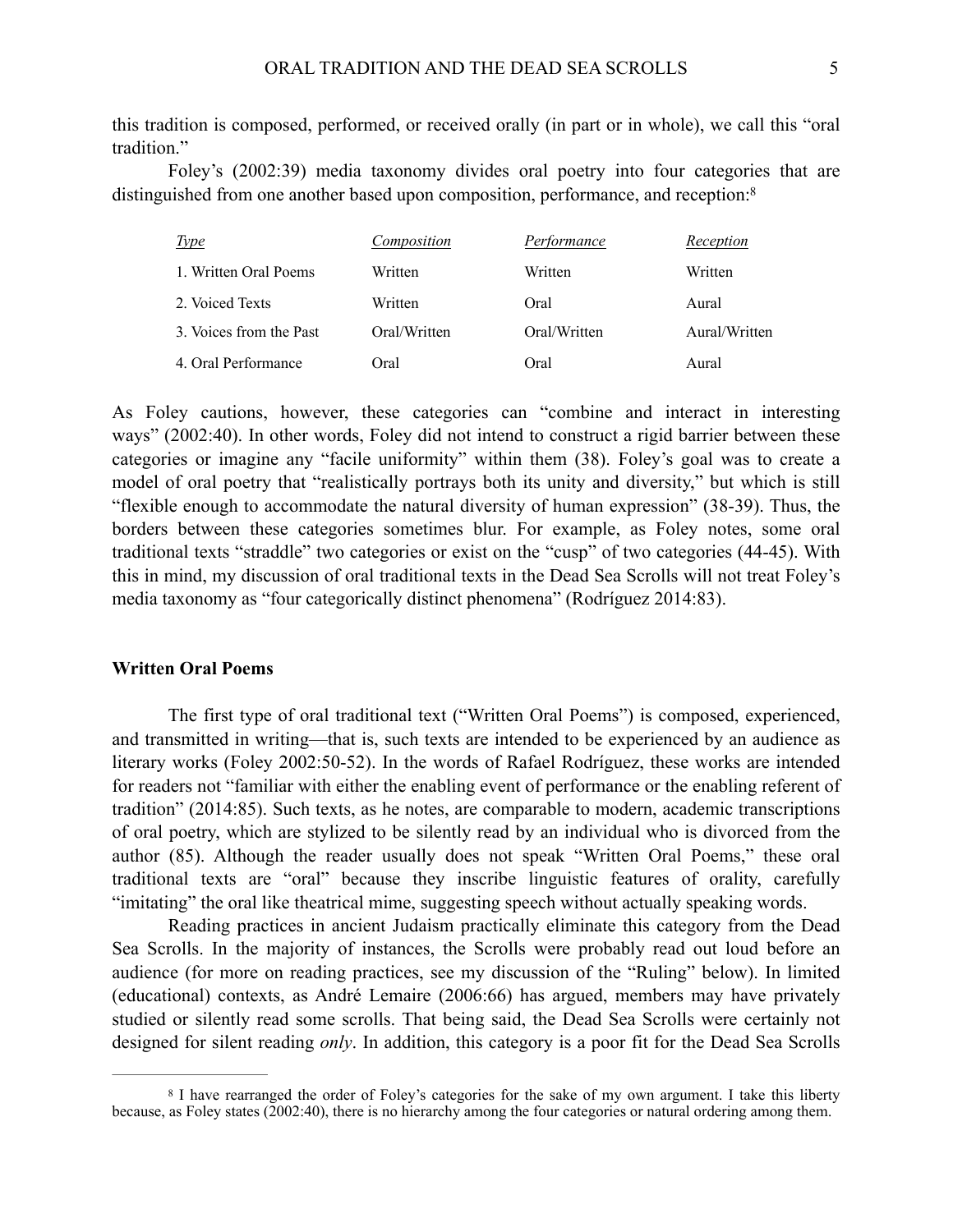<span id="page-3-3"></span>because, as any neophyte will quickly realize, the Scrolls were written for readers familiar with theperformance arena of the text.<sup>[9](#page-3-0)</sup> This is precisely why so many aspects of textual interpretation remain obscure today.

## **Voiced Texts**

The second type of oral traditional text ("Voiced Texts") is composed in writing but intended for both oral delivery and aural reception (Foley 2002:43-45). By way of analogy, we could think of this type oral traditional text as a "script" because such texts are designed for and lead to oral performance, whether through memorization, reading, or dramatic reenactment (Rodríguez 2014:84). "Voiced Texts," according to Foley, "aim solely at performance and are by definition incomplete without that performance" (2002:43). In light of how little we know about the sociolinguistic setting of the vast majority of compositions in the Scrolls, the relevance of this category is difficult to assess. Nevertheless, several scrolls appear to straddle the categories of "Voices from the Past" (see below) and "Voiced Texts."

<span id="page-3-5"></span><span id="page-3-4"></span>Although it is unlikely that any of the Dead Sea Scrolls were written solely for performance, (1) the oral-written textuality of certain scrolls and (2) the oral-written register of certain scribal practices indicate that some were designed with oral performance in mind. The spatialization provided by stichography and other spacing techniques, as I have extensively argued elsewhere, intentionally represents how a text should be performed, presenting a "visible song" of oral performance  $(S.$  Miller 2015).<sup>[10](#page-3-1)</sup> In addition, a variety of other scribal practices reflected in the Scrolls were designed to facilitate oral performance. Some special layouts, scribal markings, cryptic scripts, and divine codenames, for example, graphically represent specific ways of reading texts (S. Miller 2017b). Overall, as David Carr (2005:4-8, 160-62, 230) hasargued, scrolls functioned as reference points for reading, studying, and memorizing.<sup>[11](#page-3-2)</sup> In this sense, some of the Dead Sea Scrolls can be rightly understood as existing on the cusp between "Voiced Texts" and "Voices from the Past."

<span id="page-3-0"></span><sup>&</sup>lt;sup>[9](#page-3-3)</sup> Concerning the term "performance arena," see S. Miller 2017a:280-81. In other words, the Scrolls were written for people who were immersed in (1) the oral traditions of the communities associated with the Scrolls and in (2) what Norton (2011:52-53) calls the "sense contours" of texts, the exegetical ideas traditionally associated with specific passages of texts.

<span id="page-3-1"></span><sup>&</sup>lt;sup>10</sup>See also Person's (1998:601-9) discussion of scribal performance. The phrase "visible song" refers to the pioneering work of O'Brien O'Keeffe (1990:1-22), who argued that graphical reading cues (for example, hierarchy of script, capitals, lineation, spacing, and punctuation) in the manuscripts of Old English poetic works expose the oral literacy of scribes. Just as a musical piece may be scored for ease of performance, these cues present a "visible song," a convenient reference point for recitation.

<span id="page-3-2"></span><sup>&</sup>lt;sup>[11](#page-3-5)</sup> See also Horsley 2007:101-4.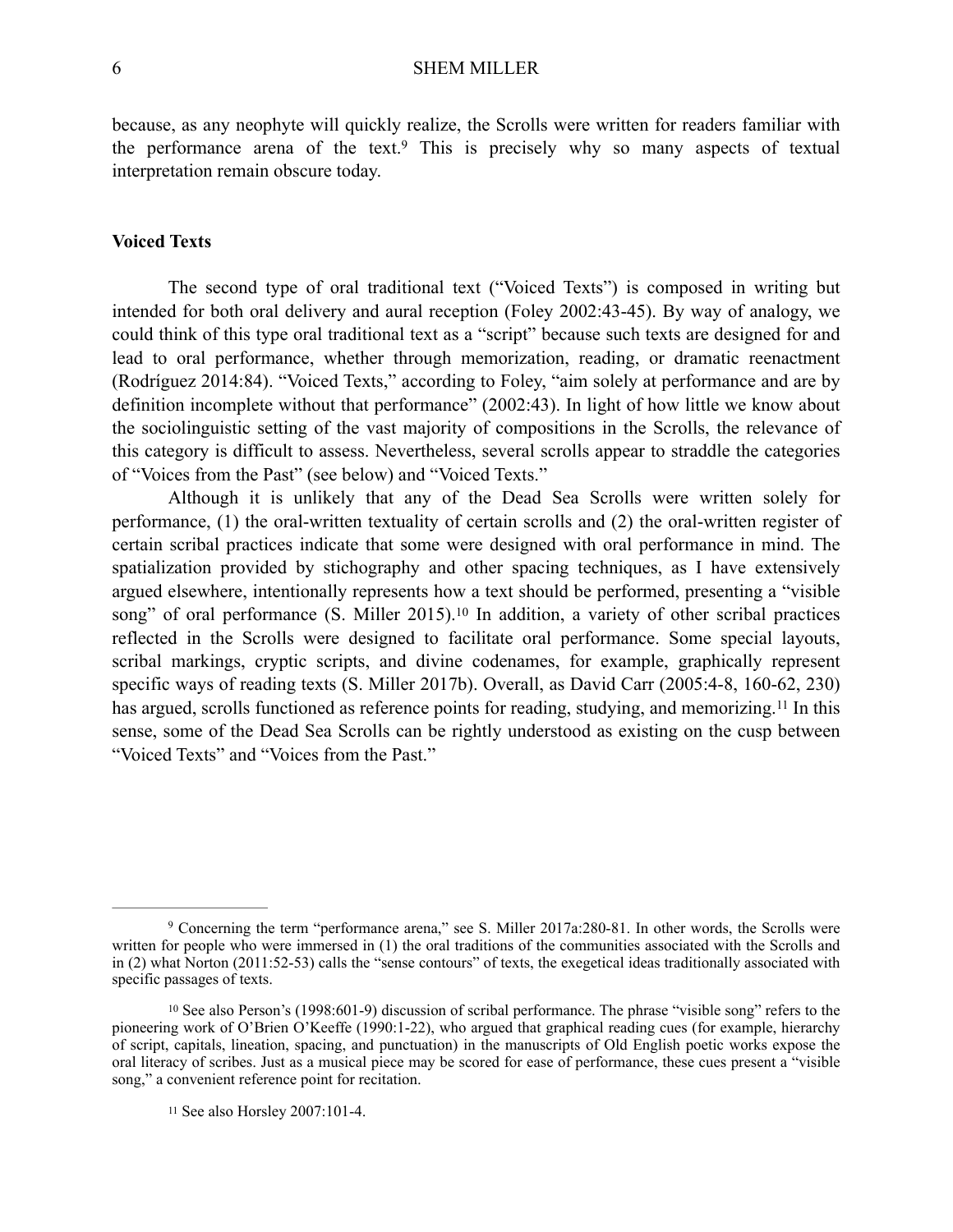#### **Voices from the Past**

<span id="page-4-5"></span>The third type of oral traditional text ("Voices from the Past") can be either orally or textually composed (Foley 2002:45-50). Although we can only read these works in a textual medium,they were performed and memorized at some point in the distant past.<sup>[12](#page-4-0)</sup> As noted by Rodríguez, this is the most flexible of all of Foley's categories because such texts "may also have been accessed through oral performance, public reading, or private reading (or all three). Consequentially, they may have been received aurally or as written texts" (2014:84). In many cases, "Voices from the Past" could also be accurately labeled "remnants from the past," because only written records remain. And written records only preserve traces of the traditions that constituted such oral traditional texts.

<span id="page-4-7"></span><span id="page-4-6"></span>In my opinion, the majority of oral traditional texts evidenced by the Dead Sea Scrolls, particularly those evidenced by the so-called "sectarian" compositions, fit best into this category. Given the pervasiveness of both oral communication and written media in the Greco-Roman world, as well as the widespread interplay between them in ancient Judaism, the vast majority of theDead Sea Scrolls were probably experienced as both oral and written media.<sup>[13](#page-4-1)</sup> In addition, a significant proportion of the Yahad—like the majority of Jews in Roman Palestine—was probably illiterate and experienced texts aurally[.](#page-4-2)<sup>[14](#page-4-2)</sup> Consequentially, we must imagine that the communities associated with the Scrolls, like most Jews in antiquity, probably experienced the Scrolls by hearing them read aloud or recited from memory[.](#page-4-3)<sup>[15](#page-4-3)</sup> Similar to how we experience audio books today, ancient Jews "read" the written text aurally through the oral performance of the reader[.](#page-4-4)<sup>[16](#page-4-4)</sup> Overall, the reading practices of the communities associated with the Scrolls indicate that many scrolls were likely received as both written texts and oral texts.

<span id="page-4-9"></span><span id="page-4-8"></span><span id="page-4-0"></span><sup>&</sup>lt;sup>12</sup>On account of this fact, "performance criticism" can be a valuable tool for understanding the social context of "Voices from the Past." That being said, I am interested here in describing the different types of oral traditional texts witnessed by the Dead Sea Scrolls rather than a performance criticism of these texts. For examples of performance criticism, see M. Miller 2015:221-66; S. Miller 2018:368-81.

<span id="page-4-1"></span><sup>&</sup>lt;sup>13</sup>Concerning the widespread degree of textuality, as well as the spectrum of literacy in Christianity and Judaism in Roman Palestine, see Keith 2011:85-110.

<span id="page-4-2"></span> $14$  The term "Yahad" is the self-designation of the communities associated with the Scrolls (Charlesworth 2000:134). As studies on literacy rates in Roman Palestine have estimated, probably less than ten percent of the total population could read (Harris 1989:272; Hezser 2001:34-36). Concerning literacy in the communities associated with the Scrolls, see Hempel 2017. As Hempel has correctly argued, "a significant proportion of the membership" in "the 'textual community' responsible for the literary riches unearthed at and near Qumran" were probably "illiterate or semi-literate" (81-82).

<span id="page-4-3"></span><sup>&</sup>lt;sup>15</sup>In the words of Person and Keith, "Even within those ancient societies in which reading and writing (two separate skills) existed, written texts must be understood in relationship to the orality of the masses" (2017:2). Concerning reading practices in ancient Roman culture, see Johnson 2010:22. Concerning reading practices in the ancient Jewish communities associated with the Scrolls, see Popović 2017. As Popović's study emphasizes, although reading alone or reading silently may have occurred in some cases, the social setting of the Scrolls primarily points towards reading aloud in "deeply social contexts" (448).

<span id="page-4-4"></span><sup>&</sup>lt;sup>16</sup>Except, of course, their performance was live (not recorded). This fact is of crucial importance, because it inevitably leads to "multiformity." No two performances of a single text are exactly alike, even if the text itself has not changed. With a voice recording, however, the performance—like printed media—remains frozen and infinitely repeatable. Concerning this difference between live and recorded performance, see Foley 2012:18.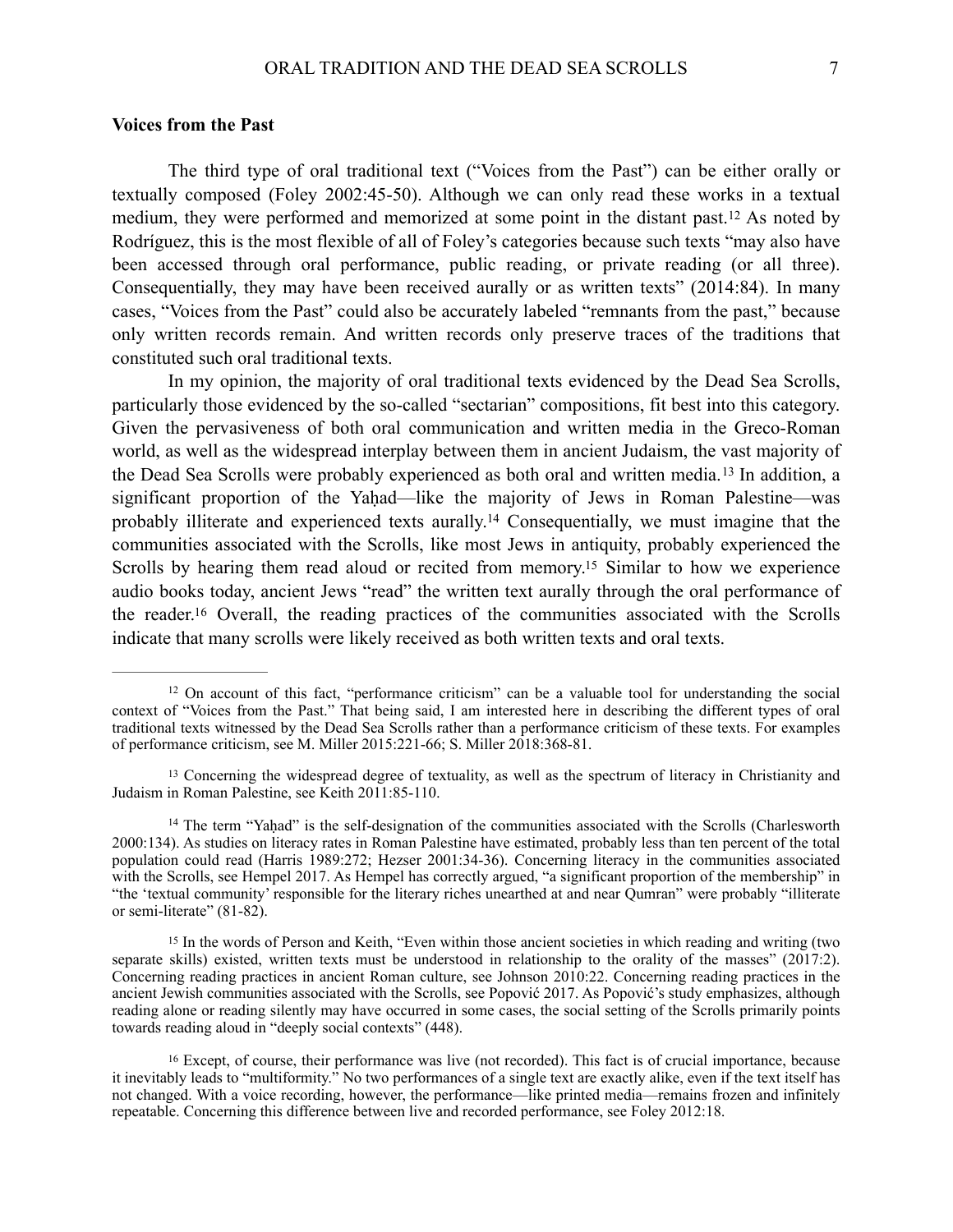## **The "Ruling"**

In order to illustrate the crucial role of oral tradition in the communities associated with the Scrolls, as well as the interplay between orality and texts in their reading practices, below I discuss one example of an oral-written text evidenced by the Scrolls. The "Ruling" (משפט) is a technical term mentioned in the *Community Rule*, a composition outlining statutes governing community life in addition to other topics. According to the description of nightly study sessions in the *Community Rule* (1QS 6:7b-8a), three components figured prominently in the proceedings of this particular general membership meeting: reading, interpreting, and blessing (1QS 6:7b-8a):

<span id="page-5-5"></span><span id="page-5-4"></span>But the general membership will be diligent together (והרבים ישקודו ביחד) for the first third of every night of the year, reading aloud from the Book (לקרוא בספר), interpreting the Ruling (להרוש משפט), and blessing together (ולברך ביחד)[.](#page-5-0)<sup>17</sup>(1QS 6:7b-8a)

First, members "read" the Book. The "Book" (ספר), as Lawrence Schiffman and others have argued,most likely designates the Law and other authoritative texts.<sup>[18](#page-5-1)</sup> "Reading," however, is more difficult to define. In Judaism in antiquity, written texts were intrinsically connected with speech because, in the majority of circumstances, reading was speaking. According to Shemaryahu Talmon's fitting characterization, "In the milieu which engulfed all varieties of Judaism at the turn of the era, a text was by definition an aural text, a *spoken* writing, a performed story" (1991:150; emphasis original). The verb "read" (קרא) therefore probably denotes oral performance, either reading aloud or recitation from memory, rather than silent reading.<sup>19</sup>Overall, the Law and other written texts were actively engaged through oral performance during the nightly study session.

<span id="page-5-7"></span><span id="page-5-6"></span>Second, members "interpret" the Ruling. Past scholarship has primarily understood the "Ruling" as either "community regulations" or "Scripture," and the verb "interpret" as "studying"or "expounding" texts.<sup>[20](#page-5-3)</sup> But this studying should not be thought of as silent, private contemplation. As correctly emphasized by Martin Jaffee, "given the context of rules for collective gatherings in which this passage appears, it seems clear that this interpretive

<span id="page-5-0"></span><sup>&</sup>lt;sup>[17](#page-5-4)</sup> All transcriptions of the *Community Rule* and the *Damascus Document* are from Parry and Toy 2004. The translations are mine.

<span id="page-5-1"></span> $^{18}$  $^{18}$  $^{18}$ Most likely, the "Book" designates (1) the Law and (2) other authoritative texts such as "the Book of Hagi (Hagu)" and *Jubilees* (Schiffman 2010:140-41). For the viewpoint of the "Book" as Law, see Leaney 1966:185.

<span id="page-5-2"></span><sup>&</sup>lt;sup>19</sup>As Brooke argues, "reading" in this passage "seems to be more than recitation from text or memory; it seems to involve comprehension and even some kind of active engagement with the text as it was performed" (2015:145).

<span id="page-5-3"></span><sup>&</sup>lt;sup>20</sup>For the view that the "Ruling" represents community laws, see Schiffman 1975:42-45. For the view that the "Ruling" designates Scripture rather than community laws, see Hempel 2003:66 n.32 and Knibb 1987:117. But note Metso's (2007:66) counterargument. Concerning the definition of the verb "interpret," see Schiffman 1983:14-16 and Brooke 2013:111-13.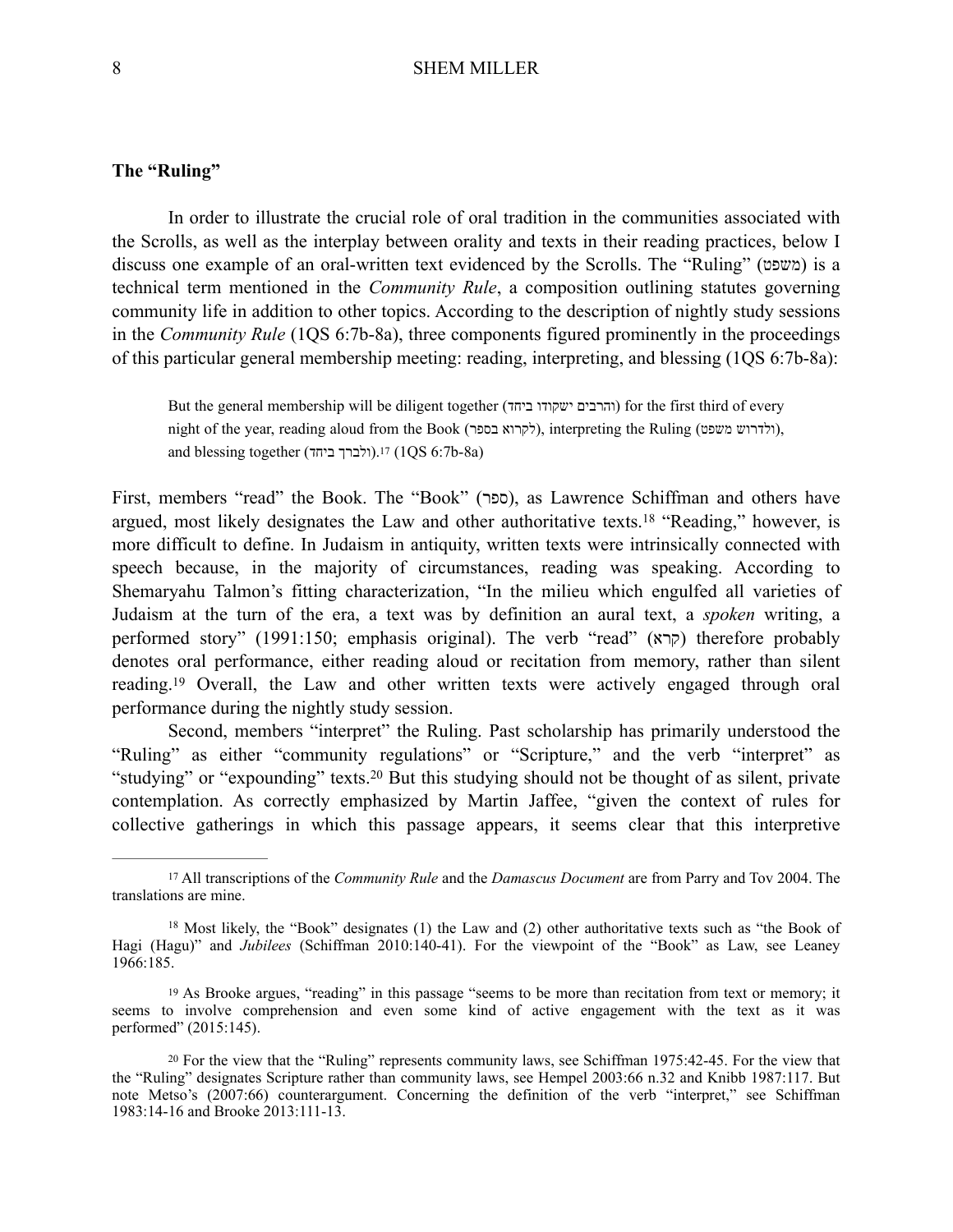<span id="page-6-4"></span><span id="page-6-3"></span>explication is an act of instruction rather than a private activity of the expounder"  $(2001:33).^{21}$  $(2001:33).^{21}$  $(2001:33).^{21}$ Moreover, because "reading the Book" is preliminary, "interpreting the Ruling" appears to stem from exegesis of the Torah and other texts[.](#page-6-1)<sup>[22](#page-6-1)</sup> "Reading the Book" and "interpreting the Ruling," in the words of Steven Fraade, were independent activities with two types of learning, Torah and sectarian rules, but they were also intrinsically connected: "the latter derive by inspired exegesis from the former" (1993:57).

<span id="page-6-5"></span>For now, I wish to underscore two important consequences of the aforementioned interpretation. Because "interpreting" is coupled with "reading," an intrinsically oral activity, exegesisduring the nightly study sessions was both an oral and a textual activity.<sup>[23](#page-6-2)</sup> More importantly, the oral-written nature of these reading practices suggests that the content of the "Ruling"—the "interpretation" of the "Ruling"—was not limited to written texts. Instead, the "Ruling" was most likely an oral-written text: written, because it contained sectarian regulations generated from exegesis of Torah and other authoritative texts; oral, because it contained traditional interpretation generated from the oral performance of Torah and other authoritative texts. I will return to this question further along.

Third, members "blessed together." The portrayal of communal "blessings" bespeaks the liturgical nature of these study meetings and indicates that speech acts involving prayer were also an important component of each member's oral performance. More broadly, however, the phrase "blessing together" denotes the recitation and interpretation of a wide range of thanksgivings and prayers (Brooke 2015:153). These "blessings," according to George Brooke, performed two functions in this context: (1) interpretation of scriptural materials and (2) endorsement of the sectarian interpretation realized in the earlier "reading" and "interpreting" (153).

## **The "Hidden" and "Revealed" Laws**

Above I argued that the description of nightly study sessions (1QS 6:7b-8a) in the *Community Rule* portrays the "Ruling" as an oral-written text because it contained traditional interpretation transmitted by oral performance. In this section, I define the nature of this traditional interpretation and extend my argument towards Foley's taxonomy of oral traditional texts. Although past scholarship has primarily understood the "Ruling" as either community regulations or Scripture, the "Ruling" is best understood as an oral traditional text containing

<span id="page-6-0"></span> $21$ Similarly, according to Brooke, "To my mind there can be little doubt that the second term of the trilogy in 1QS VI, 7-8 [i. e., "interpret"] implies some kind of instruction in the form of exegetical activity and has such investigative activity as its referent" (2015:150).

<span id="page-6-1"></span><sup>&</sup>lt;sup>22</sup>As Brooke concludes, "Thus if what is read forms the object of investigative deliberation and study, then predominantly the object of such study might well have been the Law in some form, or some other authoritative texts, such as the Psalms and the Prophets" (2015:150). He observes, however, that the object of study could also include "the legal decisions of the community's council derived from the Law or other authoritative texts" (2015:150 n.39). See also Schiffman 1975:19-21, 75-76. I disagree with Schiffman, however, that exegesis was the only source of sectarian regulations.

<span id="page-6-2"></span><sup>&</sup>lt;sup>23</sup>"At a minimum," according to Fraade, "their combination in nightly communal study suggests some consideration of their interconnection" (1998:67). See also Brooke 2015:145 and Popović 2017:456-66.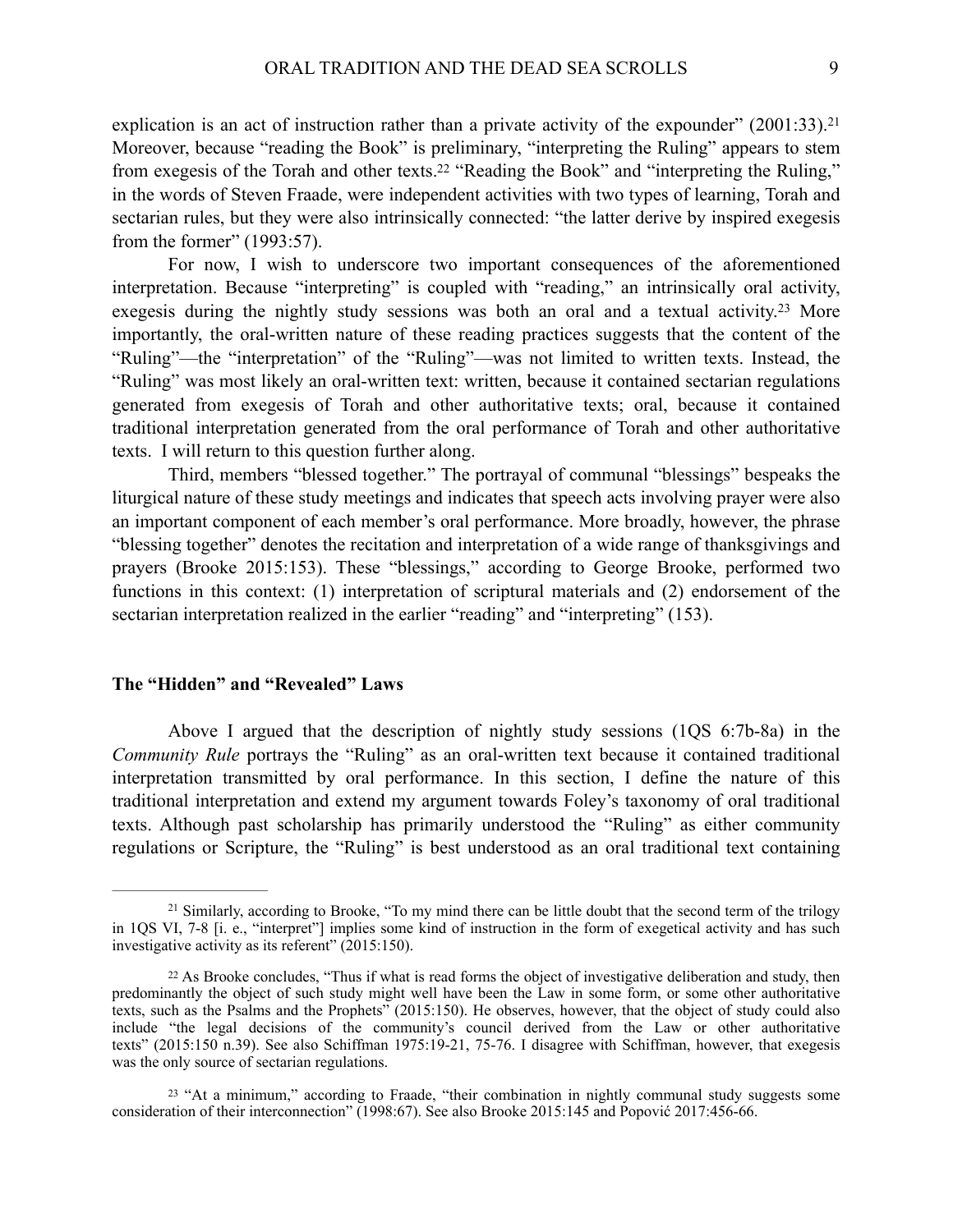both oral performance and textual exegesis. More precisely, the "Ruling" is a "Voice from the Past" constituted by a body of oral tradition conveying "hidden" and "revealed" laws.

<span id="page-7-5"></span><span id="page-7-4"></span>According to the cultural memory of the Yahad, the generations of old abandoned God's covenant(CD 3:2-11).<sup>24</sup> As a punishment, God hid himself from ancient Israel (הסתיר פניו מישראל(, and the correct interpretation of the Torah was subsequently concealed from Israel (וכול דבר הנסתר מישראל)[.](#page-7-1)<sup>25</sup> But these bygone interpretations, although neglected, were not irreclaimable. Members of the Yaḥad could recover these formerly "hidden laws" through reading and interpreting authoritative texts—activities that primarily occurred during community meetings. Consequentially, all laws could be classified into one of two categories: "the revealed" (הנגלות) and "the hidden" (הנסתרות).

The "revealed" laws, according to Schiffman, "were known to all Israel, for they were manifest in Scripture, but the hidden laws were known only to the sect and were revealed solely through sectarian exegesis" (1994:247). Indeed, the earliest admission requirements in the *Community Rule* differentiate scriptural laws (revealed) from sectarian laws (hidden). Regulations proscribe associating with those who neither study "hidden" things (הנסתרות) nor follow "revealed" things (והנגלות). New members should keep separate from wicked outsiders who knowingly transgress revealed laws and refuse to discover hidden laws by studying God's statutes (1QS 5:10-12).[26](#page-7-2)

<span id="page-7-7"></span><span id="page-7-6"></span>Before proceeding to an explanation of the Ruling as a "Voice from the Past," I should stress two essential aspects of hidden and revealed laws. First, as Schiffman himself points out, the distinction between hidden and revealed is not entirely consistent because God *reveals* hiddenlaws (cf. CD 3:13-14).<sup>[27](#page-7-3)</sup> According to the initiation oath (1QS 5:8-9), for example, members swear to follow the law "as understood and interpreted by the community"—that is, all

<span id="page-7-0"></span>CD (=*Cairo Damascus Document*) designates two copies of the *Damascus Document* discovered in the [24](#page-7-4) *genizah* (storeroom) of a Cairo synagogue in 1896. Over fifty years later (in 1952), extensive fragments of eight more copies were found in Qumran Cave 4. The designations for these copies are 4QDa-h (4Q266-73).

<span id="page-7-2"></span><span id="page-7-1"></span><sup>&</sup>lt;sup>[25](#page-7-5)</sup> Cf. CD 1:3; 1OS 8:11. Cf. also CD 2:8.

<sup>&</sup>lt;sup>26</sup>Concerning the doctrine of predestination within the communities associated with the Scrolls, see Schiffman 1994:145-57. According to the strictly deterministic view of the Yaḥad, transgressors could not discover the true meaning of hidden laws even if they sought to do so; nevertheless, insiders should not reveal hidden laws to outsiders. On the one hand, for those who are predestined to repent, members should not reveal the hidden laws until they have done so and joined the community. On the other hand, for those who are predestined to suffer God's wrath, members should not reveal the hidden laws because they will never repent and join the community. In addition, according to the ethical dualism of the Yahad, outsiders are still culpable for disobeying laws that they have never discovered. Despite the fact that all humans are predestined by God to be a part of either the "sons of light" or the "sons of darkness," all people are responsible for their own sin.

<span id="page-7-3"></span><sup>&</sup>lt;sup>[27](#page-7-7)</sup> In Schiffman's words, "that which is *nistar*, hidden or secret, to the outside community may be described as *nigleh*, revealed, to the sect" (1975:24). According to CD 3:13-14, God "reveals hidden things to them" (להם לגלות נסתרות(. For other examples, see 1QHa 19:20 and 1QHa 26:15, where God reveals his hidden things to the speaker (ולגלות נסתרות) or reveals hidden things (ולגלות נסתרות), respectively.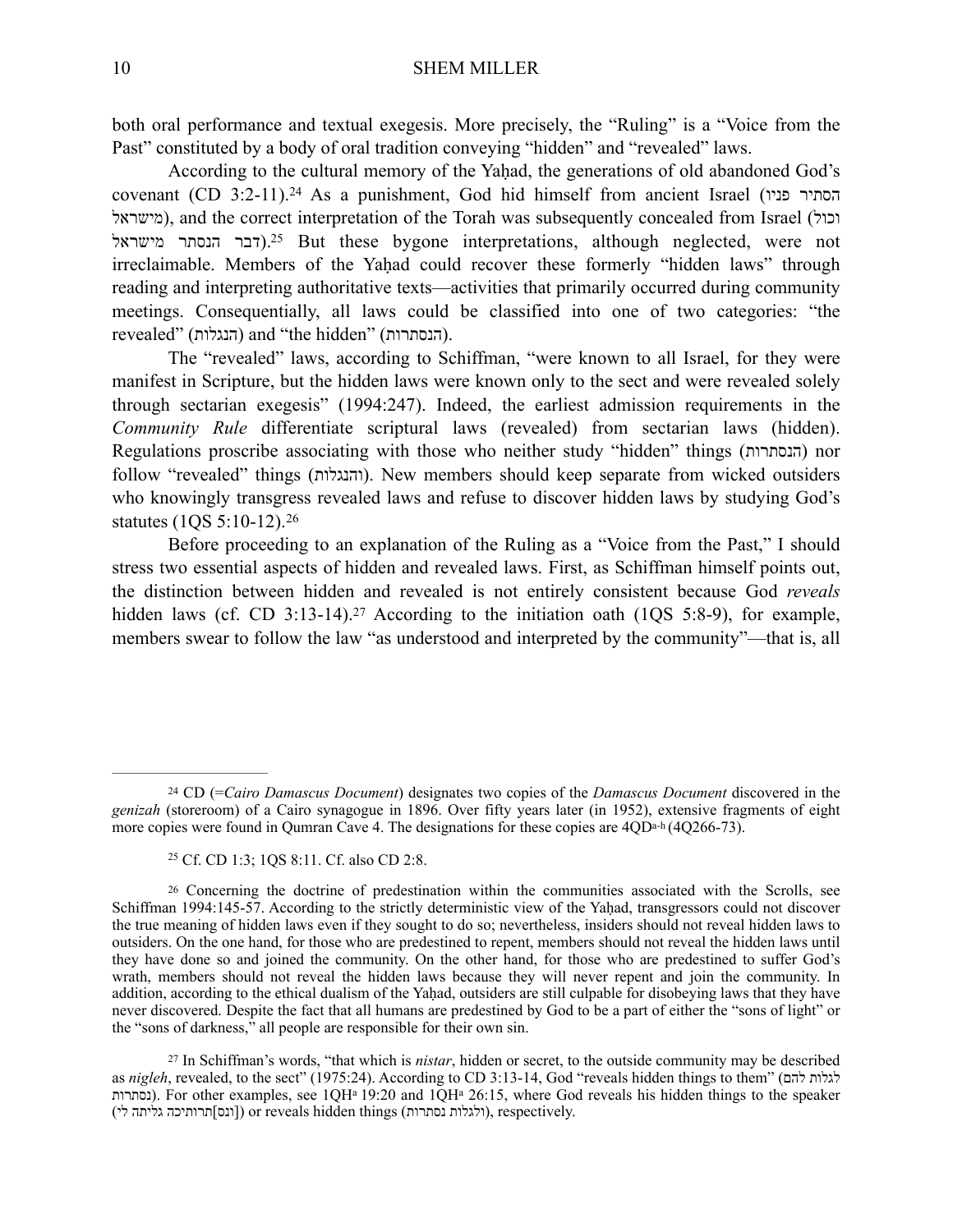<span id="page-8-5"></span><span id="page-8-4"></span>thelaws "revealed" to the priests and to the majority through Torah study.<sup>[28](#page-8-0)</sup> In this instance, as noted by Jacob Licht (1965:131), the "revealed" laws are synonymous with the "hidden" laws derivedfrom sectarian exegesis.<sup>29</sup> Overall, a large part of the Yaḥad's identity revolved around a body of authoritative laws consisting of *both* "the revealed" (הנגלות) laws and "the hidden" (הנסתרות) laws that were "derived through inspired exegesis at the sectarian study sessions" (Schiffman 1983:213).

<span id="page-8-6"></span>Second, these laws were revealed both orally and textually. On the one hand, hidden/ revealed laws were received and transmitted via a written medium. According to Schiffman and others, the hidden laws were at some point "formulated in the sectarian codes" eventually finding "their way into the texts before us"  $(1983:213).^{30}$  $(1983:213).^{30}$  $(1983:213).^{30}$  $(1983:213).^{30}$  $(1983:213).^{30}$  In other words, some hidden/revealed laws were the basis for regulations recorded in both the *Community Rule* and the *Damascus Document*. On the other hand, hidden/revealed laws were received and transmitted orally. Regulations surrounding admission, for example, portray "revealed" laws as oral exegesis of written texts. According to the *Damascus Document* (CD 15:10-14), members should not "tell" the initiate (ואל יודיעהו) about the Yahad's laws before the Mebaqqer ("Overseer") "examines him" (בדרשו אתו), "informs him" (יודיעהו), and "prescribes" (וצוה) a particular study curriculum addressing"everything that is revealed from the Law" (הורה) ו-31. (כל אשר נגלה מן התורה) envision members passing written notes to prospective members or the Mebaqqer ("Overseer") prescribing a written study guide, this description of the admission process suggests revealed laws are taught and transmitted orally.

<span id="page-8-7"></span>Likewise, "hidden" laws are orally revealed. The verb "reveal" (גלה) often connotes speech that reveals to the ears and uncovers the eyes—that is, speech that is both heard (spoken) and seen (read). According to the opening paragraphs of the *Damascus Document*, for example,

<span id="page-8-2"></span><span id="page-8-1"></span> $29$  For a detailed explanation, see Jassen 2007:335-37.

<sup>30</sup>For this view, see also Metso 2007:69-70 and Jassen 2008:[30](#page-8-6)7-37. According to Jassen, "The Qumran" rule books represent the record of the legislative activity of these inspired individuals [i. e., leadership] during nightly study sessions" (308).

<span id="page-8-0"></span><sup>&</sup>lt;sup>[28](#page-8-4)</sup> More specifically, according to the *Community Rule* (1QS 5:7c-9a), each initiate swears to wholeheartedly return to the "law of Moses according to all that he commanded" (תורת מושה ככול אשר צוה). But, as pointed out by Knibb (1987:109), this oath also obligates members to follow the law "as understood and interpreted by the community"—that is, all the laws "revealed" through Torah study (ממנה הנגלה לכול(. In the *Community Rule*, these laws are revealed to "the majority of the men of their Covenant" (ולרוב אנשי בריתם). In addition, compared with the Cave 4 copies (4QSb [4Q256] and 4QSd [4Q258]), the Cave 1 copy of the *Community Rule* stipulates that one must also follow the laws revealed to Zadokite priests (cf. 1QS 5:7c-9a). For a discussion of this "addition," see Hempel 2003:74-76. According to admission requirements in the *Damascus Document* too (CD 15:13-14), the initiate swears to follow "everything that is revealed from the Law" (התורה מן נגלה אשר וכל(. In the *Damascus Document*, however, these laws are revealed to the "multitude of the camp" (המחנה לרוב(.

<span id="page-8-3"></span><sup>&</sup>lt;sup>31</sup>The Mebaqqer ("Overseer") commands a study curriculum addressing each initiate's deficiency in "everything revealed from the Law to the multitude of the camp" (CD 15:13b-14). According to the various admission processes outlined in the *Community Rule* too, a prospective member's knowledge of sectarian regulations is tested through oral interlocution not written examination. According to the later, more developed admission process, the head priest examines (ידורשהו) the initiate's "understanding and works" (לשכלו ולמעשיו), and the general membership interrogates (ונשאלו) the initiate about particulars of "all the precepts of the Yaḥad" (בכול היחד משפטי) (1QS 6:13c-16a). Although this passage does not explicitly designate sectarian laws as revealed/hidden laws, the relatively earlier description of admission indicates that these "precepts" include not only the laws in the Torah but also "all the revealed laws from it [the Torah]" (ממנה הנגלה לכול) (1QS 5:8-9).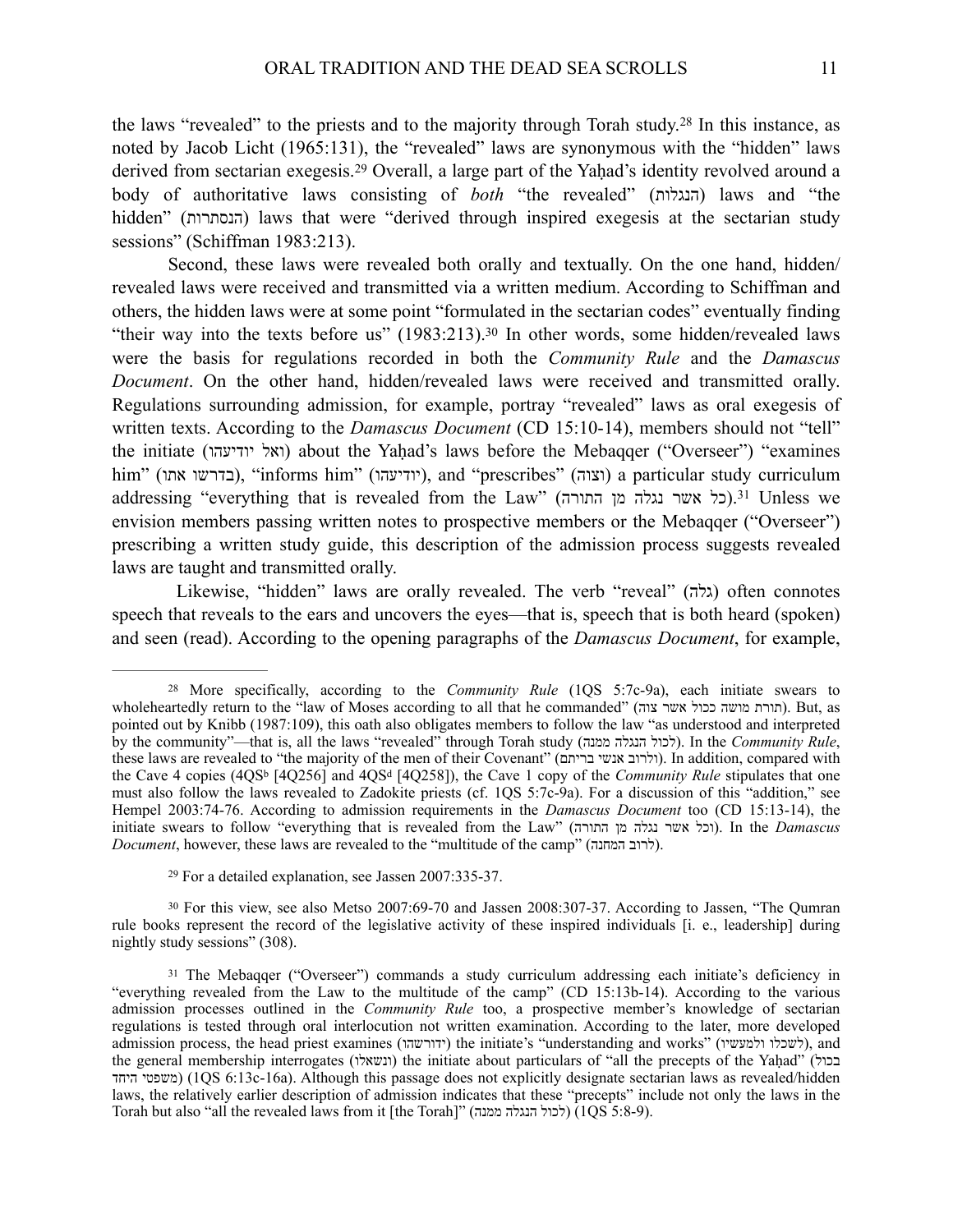God uncovered (ויגל) their eyes to understand hidden things (בנסתרות) and opened their ears to hear deep things (4QD<sup>c</sup> [4Q268] 1 7). The leader elsewhere declares: "listen to me, all who have entered the covenant, so I can reveal to your ears (ואגלה אזנכם) the ways of the wicked" (CD 2:2); "listen to me so that I may uncover your eyes to see (לראות עיניכם ואגלה (and to understand the deeds of God" (CD 2:14). As these examples suggest, revealing to the ears and uncovering the eyes also denotes mental comprehension, perceiving hidden knowledge with the eyes and ears of one's mind[.](#page-9-0)<sup>[32](#page-9-0)</sup> But even in this symbolic connotation, a speaker reveals knowledge through verbal utterance and a hearer perceives understanding through audible speech. Intellectual discernment is tantamount to listening.[33](#page-9-1)

<span id="page-9-5"></span><span id="page-9-4"></span><span id="page-9-3"></span>This oral-written background of hidden/revealed laws sheds light on the meaning of "interpret the Ruling." As Jaffee has already insightfully argued, the "Ruling" represents a "preserved record of the periodic disclosure of things 'hidden' from all Israel and 'disclosed' to theYahad in their collective textual studies"  $(2001:36).$ <sup>[34](#page-9-2)</sup> More precisely, to put a finer point on Jaffee's interpretation, hidden/revealed things designate a body of oral-written tradition, whereas the Ruling is an oral traditional text stemming directly from this body of revealed/hidden tradition. Hidden/revealed things are written because some of these traditions eventually found their way into Rule Texts such as the *Community Rule*; they are oral because some were also revealed and transmitted orally during general membership meetings such as the nightly study session. Returning to Foley's typology of oral traditional texts, we could therefore quite accurately label the Ruling as a "Voice from the Past," as it was transmitted in both oral and textual media, but written records only preserved a trace of the larger body of tradition that constituted this oral traditional text. As perceptively suggested by Sarianna Metso, the purpose of the *Community Rule* "was not to serve as a law-book, but rather as a record of judicial decisions and *an accurate report of oral traditions*" (1998:314; emphasis added).

### **Oral Performance**

The last type of oral traditional text ("Oral Performance") is composed, performed, and passed on by word of mouth in front of a listening audience (Foley 2002:40). As summarized by Rodríguez, "the written text plays no role whatsoever (unless a recording or transcription is made after the fact)" (2014:83). Moreover, according to Foley, "the processes of composition and performance are usually simultaneous," and the reception is "customarily live and immediate" (Foley 2002:40). Foley and others capitalize "Oral Performance" to distinguish this

<span id="page-9-0"></span><sup>&</sup>lt;sup>[32](#page-9-3)</sup> Other examples of *galah* (גלה) also exhibit this nuance. The speaker in the *Hodayot*, for example, asks, "h[o]w can I dis[cern] un[l]ess I see this [or understand these things unless you give me insight; and ho]w can I see unless you have opened (גליתה) my eyes, or hear [unless...] (1QHa 21:4-6). Unless otherwise stated, all transcriptions and translations of the *Hodayot* are from Schuller and Newsom 2012. Similarly, "uncovering the ears" denotes hearing and understanding God's revelation in the Hebrew Bible (cf. Isa 22:14; Job 33:16).

<span id="page-9-2"></span><span id="page-9-1"></span><sup>&</sup>lt;sup>33</sup>For more on the oral nature of "mysteries" and "hidden/revealed" laws, see Mysteries, below.

<sup>&</sup>lt;sup>34</sup>As correctly argued by Jaffee, "the session for the many seems to have been understood as a setting for occasional disclosures or revelations that were transmitted as part of the community's fund of separatist knowledge" (2001:34). Cf. also Metso 2007:64.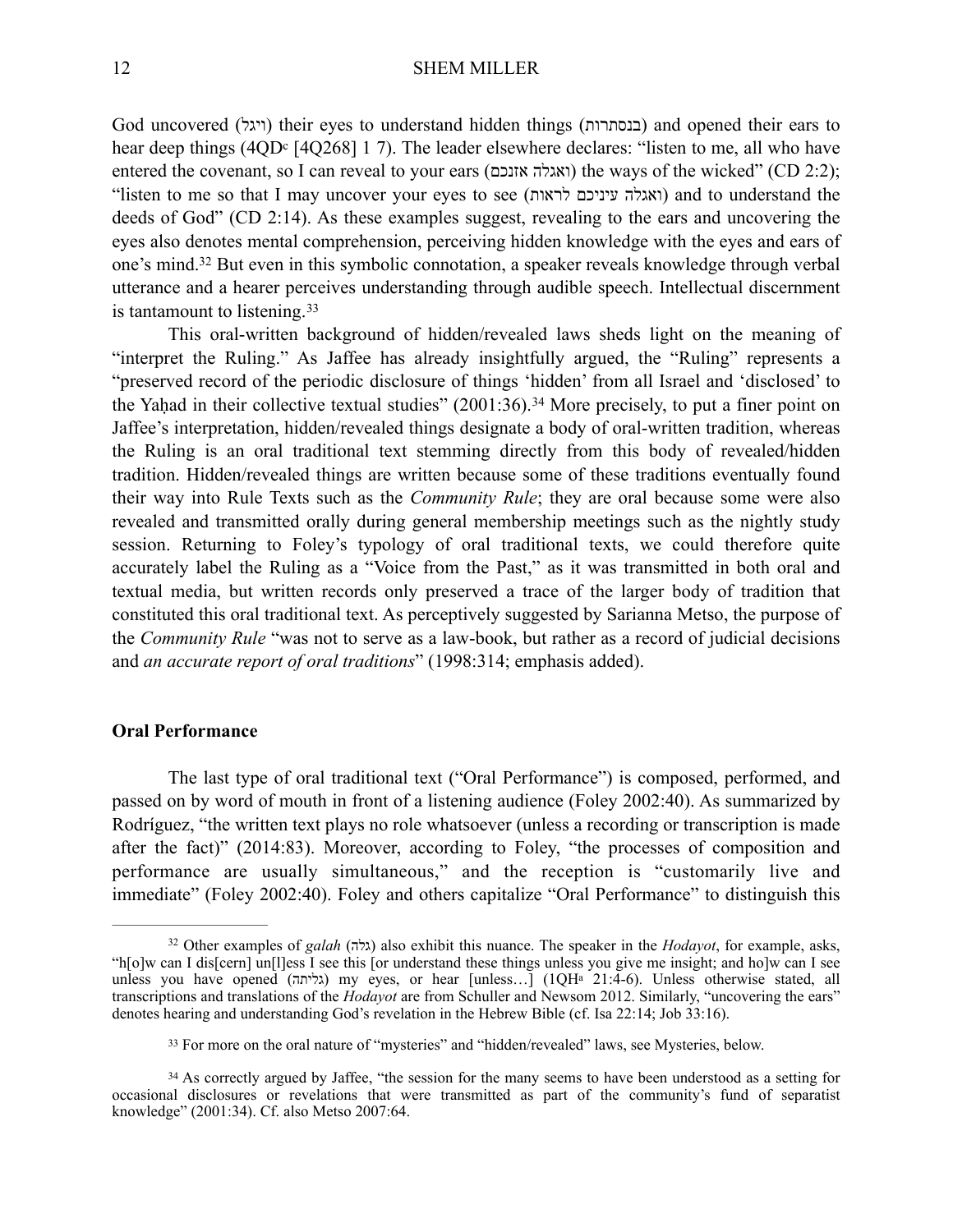type of oral traditional text from "oral performance," the reading, recitation or enactment of a tradition (oral or written) before an audience (Rodríguez 2014:135 n.51).

Concerning the Dead Sea Scrolls, we simply don't know enough about the sociolinguistic setting of the vast majority of these texts, so this type of oral traditional text is nearly impossible to evaluate with certainty. "The point is," as Mladen Popović correctly asserts, "we do not know the historical reality, the lived reality, behind the manuscripts in relation to each other and in relation to their ancient handlers" (2017:453). Even more obvious, we possess not one spoken syllable, not one iota of one spoken syllable, of any composition from the Dead Sea Scrolls. Written texts are all that remains. Despite these difficulties, some oral traditional texts evidenced by the Dead Sea Scrolls appear to blur the line between "Voices from the Past" and "Oral Performance."

<span id="page-10-1"></span>In addition to revealed/hidden laws, the identity of the communities associated with the Dead Sea Scrolls centered on two dynamic bodies of tradition called the "mystery of existence" (רז נהיה) and the "wonderful mysteries" (רזי פלא)[.](#page-10-0)<sup>35</sup> Most broadly speaking, the "wonderful mysteries" pertain to God's acts of judgment and redemption over both his creation and his elect, whereas the "mystery of existence" covers eschatology, history, and creation. We find mystery language primarily in sapiential literature such as *Instruction* (1Q26, 4Q415-418) and *Mysteries* (1Q27, 4Q299-300), a composition so-named by the editors of the *editio princeps* because of its repeated references to "mysteries" (רזים(. In addition, mysteries are described in various other genres such as poetic and liturgical works, legal texts, and apocalyptic texts (Thomas 2009:127-50).

To my mind, both the "mystery of existence" and the "wonderful mysteries" should be considered examples, albeit non-paradigmatic, of "Oral Performance." They are not quintessential "Oral Performance" because they were partly inscribed in written texts. And we cannot know for certain whether these written descriptions of both the "mystery of existence" and the "wonderful mysteries" were either (1) transcriptions of oral performance or (2) written texts that were orally performed (or some combination of both). That being said, four clues suggest that the written descriptions of both the "mystery of existence" and the "wonderful mysteries" are primarily a record after the fact, a report of oral performance. Therefore, despite being partly inscribed, the "mystery of existence" and "wonderful mysteries" represent a type of oral traditional text that is much closer to "Oral Performance" than "Voices from the Past."

First, as John Kampen (2011:49) notes, both the "mystery of existence" and the "wonderful mysteries" were probably not viewed as written texts by the communities associated with the Scrolls because their content was far too broad for any single written text. "It seems doubtful," according to Kampen, "that the authors of any of these texts believed that the entire mystery was contained within any one [written] text" (2011:49). Indeed, mystery language in the Scrolls—like oral tradition—elicits an "untextualizable network of traditional semantic associations" (Foley 1995:54). Second, as Kampen (2011:49) also points out, these mysteries are not directly connected with any specific literary text and attempts to do so have failed. In Kampen's words, written "texts only provided hints and clues, leaving the reader and/or adherent

<span id="page-10-0"></span><sup>&</sup>lt;sup>35</sup>Because it is nuanced by various genres, compositions, and constructions, mystery language covers a host of connotations in the Dead Sea Scrolls. For a complete survey of "mysteries," see Thomas 2009:127-86.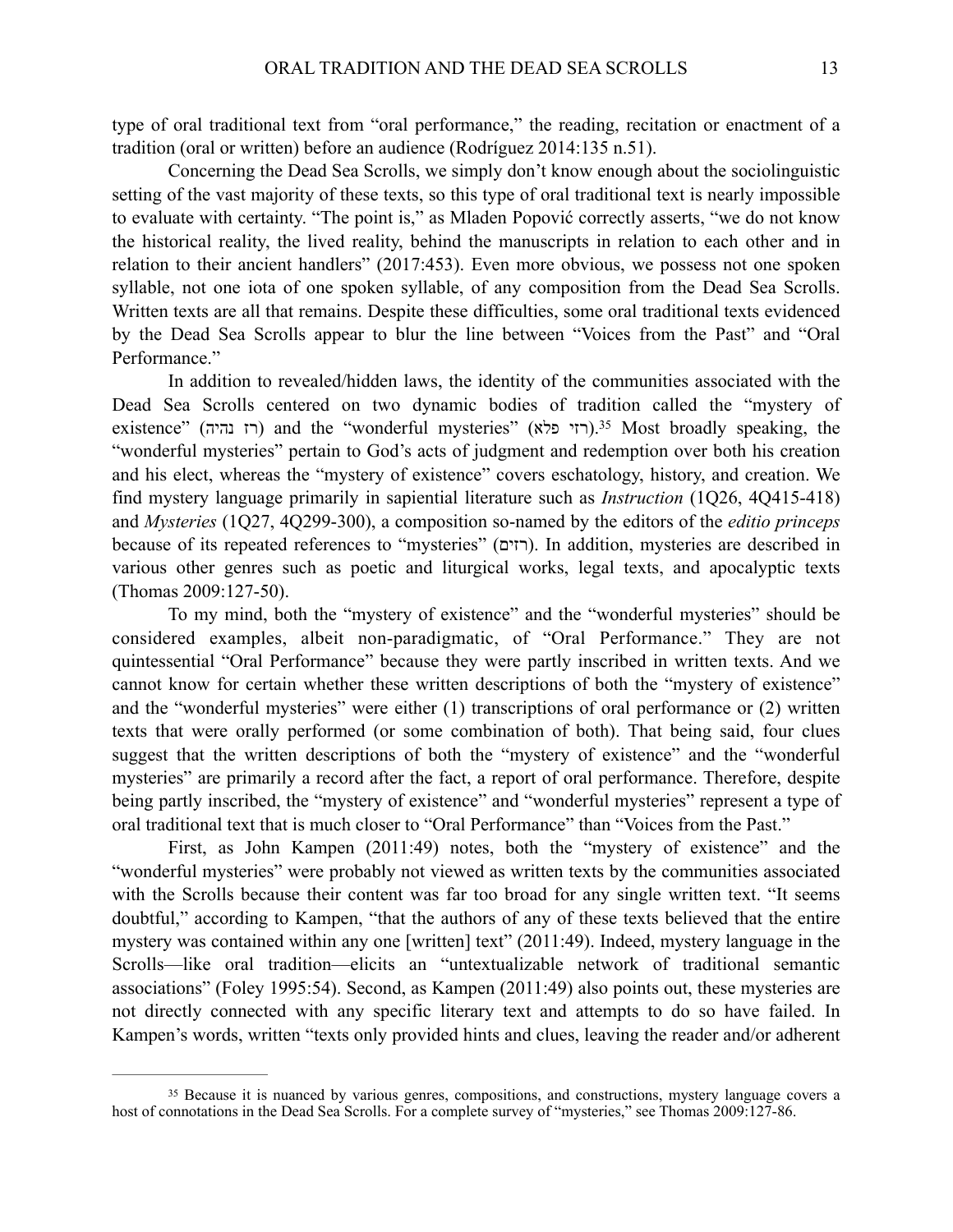<span id="page-11-4"></span>free to delve further into the revelation of the mystery" (50). Third, the descriptions of "mysteries" in written texts clearly imply that both the "mystery of existence" and the "wonderful mysteries" were performed in front of a listening audience and passed on by word of mouth (see below). Last, and most important, neither the "mystery of existence" nor the "wonderful mysteries" are ever described (either explicitly or implicitly) as written texts. They are never designated as (or compared with) nouns for written texts, such as "scroll" (מגלה), "book" (סרך), "rule" (סרך), or "text" (כתב)[.](#page-11-0)<sup>36</sup> And they are never "read" (קרא) or "written" (כתב). Instead,they are often described as being "revealed to one's ear."<sup>[37](#page-11-1)</sup> Overall, as I explain below, it appears that the "mystery of existence" and "wonderful mysteries" were *principally* revealed through oral pedagogy and oral performance apart from written texts.

## <span id="page-11-5"></span>**Mysteries**

Two threads running through mysteries' various constructions and connotations weave pedagogy and performance into the tapestry of mystery language. According to the first trope, mysteries describe *experiential* knowledge. Mysteries convey a performative quality or, as Thomas suggests, perhaps even verb-like characteristics of action and process: "whenever 'mystery' shows up in the Scrolls it must *do* something, or someone must do something with it" (2009:128). More specifically, verbal associations often portray mysteries as a body of knowledge that is learned (4Q417 1 i 24-25; 4Q418 177 7a), studied (4Q416 2 iii 9, 14-15; 4Q4171 i 6-7), and taught (1QS 9:16-20).<sup>38</sup> According to the *Community Rule*, for example, the Maskil ("Instructor") should teach God's wonderful mysteries to the sect's members but conceal them from the sect's opponents (1QS 9:18-20).

<span id="page-11-6"></span>According to the second trope, mysteries designate *revelatory* knowledge. Mysteries denote special, esoteric knowledge that is acquired through both inspired revelation and inspired interpretation (Goff 2013:14-16; Thomas 2009:196-97)[.](#page-11-3)<sup>39</sup> According to the *Hodayot*, for example, God makes all his children wise in the way of mysteries (1QHa 19:13). Elsewhere in the *Hodayot*, the speaker praises God because "[you have given me insight] into [wonderful] myster[ies]" and "your [hid]den things you have revealed to me" (1QHa 19:19-20 of *Hodayah*

<span id="page-11-7"></span><span id="page-11-1"></span><span id="page-11-0"></span>Concerning the use of these words for written texts, see Schiffman 2010:137-43. [36](#page-11-4)

<sup>&</sup>lt;sup>37</sup>As I will demonstrate below, both "mystery of existence" and the "wonderful mysteries" have many other verbal associations. For a detailed list of the verbs used with these mysteries, see Thomas 2009:184-86.

<span id="page-11-2"></span><sup>&</sup>lt;sup>38</sup>For passages that portray mysteries as knowledge that is comprehended or learned through instruction, see 1Q27 1 i 3; 4Q415 6 4; 4Q416 2 i 5; 4Q417 1 i 2-6; 4Q417 1 i 12-13; 4Q417 1 i 24-25; 4Q418 43-45 i 4; 4Q418 77 4; 4Q418 177 7; 4Q405 3 ii; 4Q511 2 ii 6; 1QHa 10:13, 15:27, 17:23, 19:10, 20:20; 1QM 16:16; 1QS 9:18, 11:3, 11:19.

<span id="page-11-3"></span><sup>&</sup>lt;sup>39</sup>For examples of mysteries portrayed as supernatural revelation, see 1QS 4:18; 1QH<sup>a</sup> 12:28, 17:23, 19:19; 1QpHab 7:4-5; 4Q300 1a ii-b 2; 4Q417 1 i 8-9. For examples of mysteries being "revealed," see 1QHa 9:21; 1Q26 1 4; 4Q270 (4QDe) 2 ii 13; 4Q416 2 iii 18; 4Q418 123 ii 4.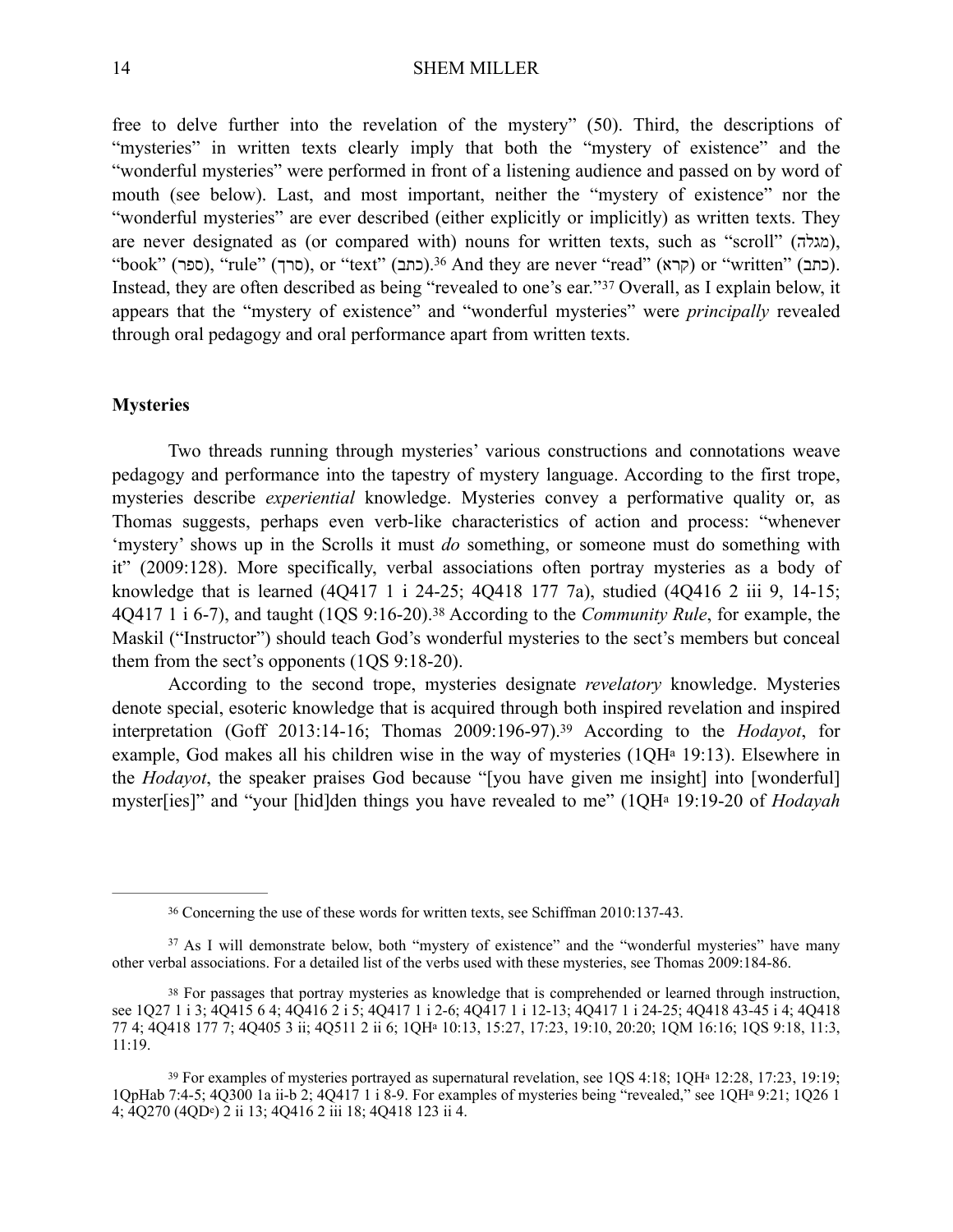<span id="page-12-5"></span>19:6-20:6).<sup>40</sup>Likewise, according to a hymn of the Maskil in the *Hodayot*, the Maskil ("Instructor") blesses God for his divine instruction in wonderful mysteries; God literally "makes [them] known to me" (הודעתני) (1QHa 5:19-20 of *Hodayah* 5:12-6:33; cf. also 1QHa 15:30). As a result of this divine instruction, the speaker at one point declares that God has made him an "expert interpreter of wonderful mysteries" (פלא ברזי דעת ומליץ) (1QHa 10:15).

<span id="page-12-7"></span><span id="page-12-6"></span>The question remains, however, *how* are both the "mystery of existence" and the "wonderful mysteries" revealed through divinely inspired instruction: by studying written texts, by listening to oral performance, or by some combination of both? The "mystery of existence," which is primarily discussed in *Instruction*, covers a wide spectrum of esoteric knowledge including eschatology, history, creation, and ethics (Goff 2013:14-17; Kampen 2011:46-50). By means of the "mystery of existence," God creates, maintains, and governs the cosmos (4Q417 1 i 8-9).<sup>41</sup>But throughout all these connotations, as Matthew Goff observes in his commentary on *Instruction*, the mystery of existence "signifies something that should be studied" and is normally "accompanied by an imperative that encourages contemplation" (Goff 2013:14; see, for example, $4Q417 \; 1 \; i \; 6-7$ . <sup>[42](#page-12-2)</sup> Even more importantly, as pointed out by Kampen, the verb "to" uncover" or "to reveal" (גלה) is found six times in the phrase "revealed to your ear(s) the mystery of existence" (נהיה ברז אוזנכה גלה) (Kampen 2011:206)[.43](#page-12-3) On account of this, according to Kampen, the "mystery of existence" was most likely an "unwritten body of knowledge" that relies"on a continuing oral tradition passed on by teachers"  $(59)$ .<sup>[44](#page-12-4)</sup> At the very least, this verbal association indicates that the mystery of existence was something that was studied and revealed in an oral context.

<span id="page-12-9"></span><span id="page-12-8"></span><span id="page-12-0"></span><sup>&</sup>lt;sup>[40](#page-12-5)</sup> Cf. also 1QH<sup>a</sup> 26:14-15 of *Hodayah* 25:34-27:3, a hymn of the Maskil ("Instructor"), where the liturgical master leads public worship by blessing God for "sealing up mysteries and revealing hidden things." According to this trope, mysteries are analogous to "hidden/revealed" laws (see above). As a result, mysteries are sometimes equated with both the community's regulations ( $1QH<sup>a</sup> 20:23$ ) and the community's council ( $1QH<sup>a</sup> 12:29$ ,  $19:12-13$ , 20:15-16).

<span id="page-12-1"></span><sup>&</sup>lt;sup>41</sup>The "mystery of existence" pertains to the entire chronological order, the whole course of history from beginning to end. It covers the natural order of things, the workings of good and evil, and the divine role in the past, present, and future (Goff 2013:16; Kampen 2011:47; Thomas 2009:153-56).

<span id="page-12-2"></span><sup>&</sup>lt;sup>42</sup>According to Goff, the "mystery of existence" is presented as "knowledge that can be ascertained through the study of supernatural knowledge" (2013:15).

<span id="page-12-3"></span><sup>43</sup>Cf. 1Q26 1 4; 4Q416 2 iii 18//4Q418 10a+10b 1; 4Q418 123 ii 4; 4Q418 184 2; 4Q418 190 2; 4Q423 5 1. According to 4Q416 2 iii 18, for example, God has "uncovered your ear to the mystery of existence (גלה אוזנכה נהיה(. "Some minor variation exists among these occurrences, however. According to 4Q418 123 ii 4, "God uncovered the ear of those who understand through the mystery of existence" (נהיה ברז מבינים אוזן אל גלה) (4Q418 123 ii 4). In 4Q418 190 2, the noun "ear" is plural: "uncover your [ea]rs to the mystery of [existence]." The above translations of *Instruction* are from Kampen 2011:73, 146, 161. Last, as Kampen also argues, the reference to "he uncovered our ear" in 4Q299 8 6 probably evokes this same notion (206).

<span id="page-12-4"></span><sup>44</sup>Kampen's full quote is worth repeating: "Since the center of this group's [i. e., the addressees of *Instruction*] existence is around an unwritten body of knowledge known as the 'mystery of existence,' elements of which are explained within *Instruction* but which rely on a continuing oral tradition passed on by "teachers" within the group, this is not public knowledge available to anyone. It is rather an exclusive body of knowledge available only to those who make the commitment to join this group, the first step in appropriating the knowledge of the mystery of existence" (2011:59).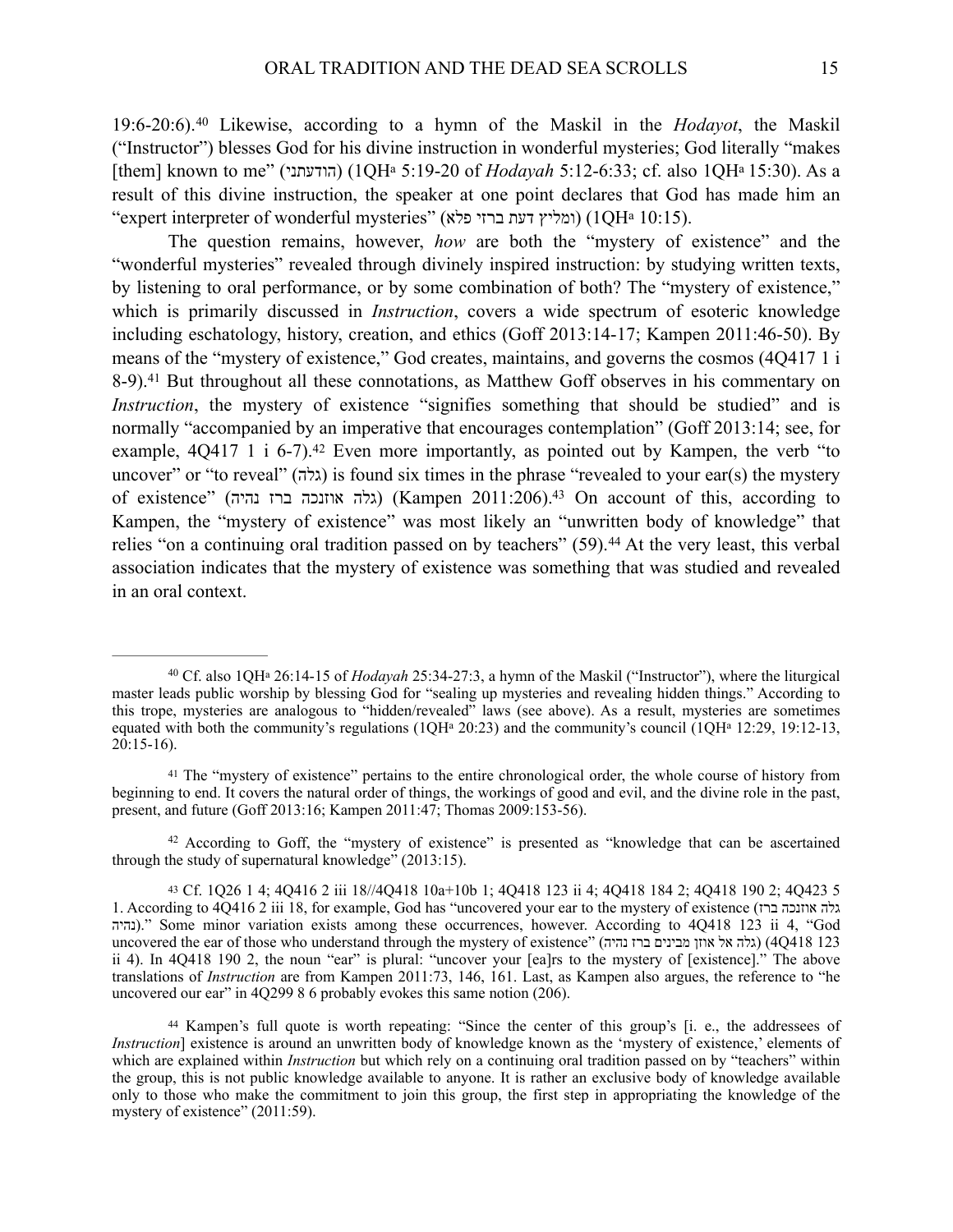<span id="page-13-3"></span>Similarly, according to the authors of the *Hodayot*, "wonderful mysteries" cover a wide spectrum of esoteric knowledge. They pertain to God's acts of judgment and redemption over both his creation and his elect (Thomas 2009:136-44). "Wonderful mysteries" often describe God's providential care over nature, or the salvation and deliverance of God's elect community both in the present age and in the age to come (Thomas 2009:141-44). More importantly, like the "thystery of existence," "wonderful mysteries" are also revealed (גלה) to one's ears and spoken with a voice. In the *Hodayot*, for example, the speaker understands God's wonderful mysteries because God has revealed them to his/her ears: "These things I know because of understanding that comes from you, for you have opened my ears to wonderful mysteries" (ליחה אוזני  $\zeta$ רזי פלא) (1QHa 9:23)[.](#page-13-0)<sup>45</sup> Shortly after, still speaking about these mysteries, the speaker declares that anything he could "say" (אדבר) or "make heard" (ואשמיעה) has already been made known by God.[46](#page-13-1) Moreover, the speaker "recites" (ואספרה (God's wonders and commands his audience to "hear" (שמעו), so that they may properly understand his divinely inspired knowledge (1QHa 9:35-36). In sum, the speaker describes himself as someone who has audibly disclosed the knowledge that God has revealed in his ears. Like the "mystery of existence," the "wonderful mysteries" are both spoken and heard, orally taught and aurally revealed.<sup>[47](#page-13-2)</sup>

#### <span id="page-13-5"></span><span id="page-13-4"></span>**Conclusion**

In this article, I use Foley's fourfold taxonomy of oral traditional texts to discuss two bodies of authoritative oral tradition evidenced by the Scrolls: 1) revealed/hidden things and 2) mysteries. More importantly, I suggest that the sectarian communities associated with the Dead Sea Scrolls witnessed the development of certain "oral traditional texts" derived from these bodies of oral tradition. The first body of oral tradition, called "hidden" and "revealed" things, consists of sectarian regulations and authoritative interpretation that God "reveals" through revelation and exegesis. These revealed and hidden laws constitute the "Ruling," an oral traditional text generated from oral performance and textual exegesis during community meetings. More specifically, the "Ruling" is a "Voice from the Past," as it was transmitted both orally and textually, but written records only preserved traces of its body of hidden/revealed tradition.

The second complex of oral tradition, described by various constructions with "mysteries," contains a vast body of exclusive and esoteric knowledge. These "mysteries" twice

<span id="page-13-0"></span><sup>&</sup>lt;sup>[45](#page-13-3)</sup> Likewise, according to 1QH<sup>a</sup> 6:13, "yo[u yourself revealed] in our hearing [wonderful mysteries] (תהן 45 [כליתה] אוזננו ל[רזי פלא].'' Cf. also 1QHa 15:41, where the speaker declares that God has "opened my ear to reports of your wonders" (ולשמועות פלאכה גליתה אוזני). In several other instances, the synonym פתח describes God opening the speaker's ears (1QHa 14:7, 22:26, 22:31, 23:5, 25:12).

<span id="page-13-1"></span>1QHa 9:25. According to this passage, the speaker exclaims, "what could I speak that is not already [46](#page-13-4) known [by God], or what could I cause to be heard that has not already been explained [by God]?" (1QH<sup>a</sup> 9:25).

<span id="page-13-2"></span><sup>&</sup>lt;sup>[47](#page-13-5)</sup> According to *Songs of Sabbath Sacrifice*, God's wonderful mysteries are described as a "sound of jubilation" (4Q401 14 ii 2-3). I can only speculate about the larger context because these lines are fragmentary. Perhaps, as Newsom (1985:139) and Newman (2008:49, 71) suggest, these mysteries constitute "hidden things" (4Q401 14 ii 7-8) that are taught by the angelic praise in God's heavenly temple.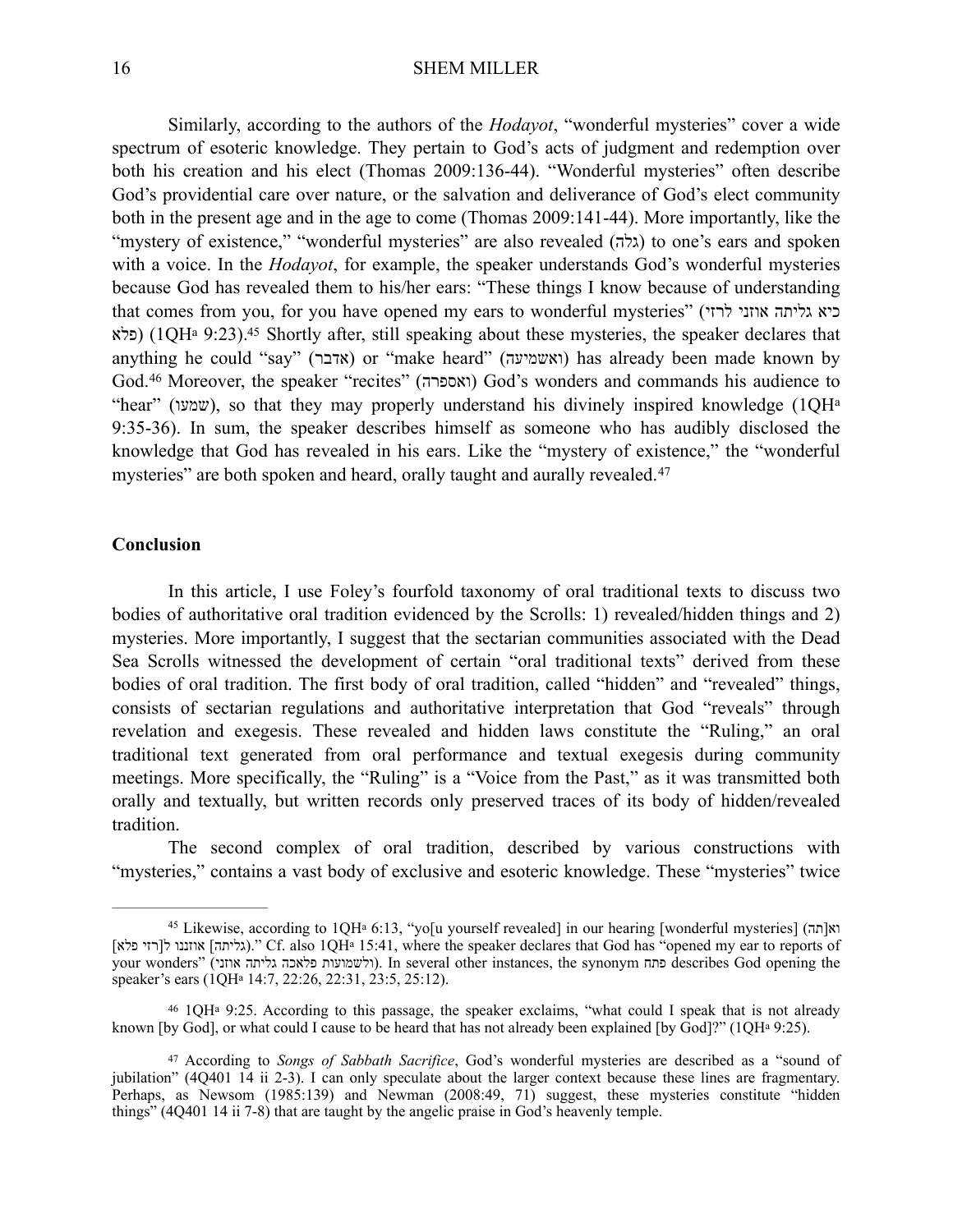constitute specific oral traditional texts called the "mystery of existence" and "wonderful mysteries." Moreover, two recurrent themes portray these oral traditional texts as (Foley's category of) "Oral Performance." According to the first trope, these mysteries describe a body of experiential knowledge that is transmitted through oral pedagogy. According to the second trope, these mysteries designate a body of revelatory knowledge derived from divinely inspired oral performance. In both cases, these mysteries were principally transmitted and received orally, "revealed" to one's ears apart from written texts. For the communities associated with the Scrolls, these mysteries were not primarily contained in written texts, and their descriptions of "mysteries" were records after the fact, written reports of oral performance.

*University of Mississippi and University of the Free State* 

### **References**

| Brooke 2013       | George J. Brooke. Reading the Dead Sea Scrolls: Essays in Method. Early<br>Judaism and Its Literature, 39. Atlanta: SBL Press.                                                                                                                                                                |
|-------------------|-----------------------------------------------------------------------------------------------------------------------------------------------------------------------------------------------------------------------------------------------------------------------------------------------|
| Brooke 2015       | "Reading, Searching and Blessing: A Functional Approach to<br>Scriptural Interpretation in the "יחד" In The Temple in Text and Tradition: A<br>Festschrift in Honour of Robert Hayward. The Library of Second Temple<br>Studies, 83. Ed. by R. Timothy McLay. London: Bloomsbury. pp. 140-56. |
| <b>Carr 2005</b>  | David M. Carr. Writing on the Tablet of the Heart: Origins of Scripture and<br>Literature. Oxford: Oxford University Press.                                                                                                                                                                   |
| Carr 2011         | $\therefore$ The Formation of the Hebrew Bible: A New Reconstruction. Oxford:<br>Oxford University Press.                                                                                                                                                                                     |
| Carr 2015         | . "Orality, Textuality, and Memory: The State of Biblical Studies." In<br>Contextualizing Israel's Sacred Writings: Ancient Literacy, Orality, and Literary<br>Production. Ancient Israel and Its Literature, 22. Ed. by Brian B. Schmidt.<br>Atlanta: SBL Press. pp. 161-73.                 |
| Charlesworth 2000 | James H. Charlesworth. "Community Organization." In Encyclopedia of the<br>Dead Sea Scrolls. Ed. by Lawrence H. Schiffman and James C. VanderKam.<br>Oxford: Oxford University Press.                                                                                                         |
| Collins 2006      | John J. Collins. "The Yaḥad and 'the Qumran Community." In Biblical<br>Traditions in Transmission: Essays in Honour of Michael A. Knibb.<br>Supplements to the Journal for the Study of Judaism, 111. Ed. by Charlotte<br>Hempel and Judith Lieu. Leiden: Brill. pp. 81-96.                   |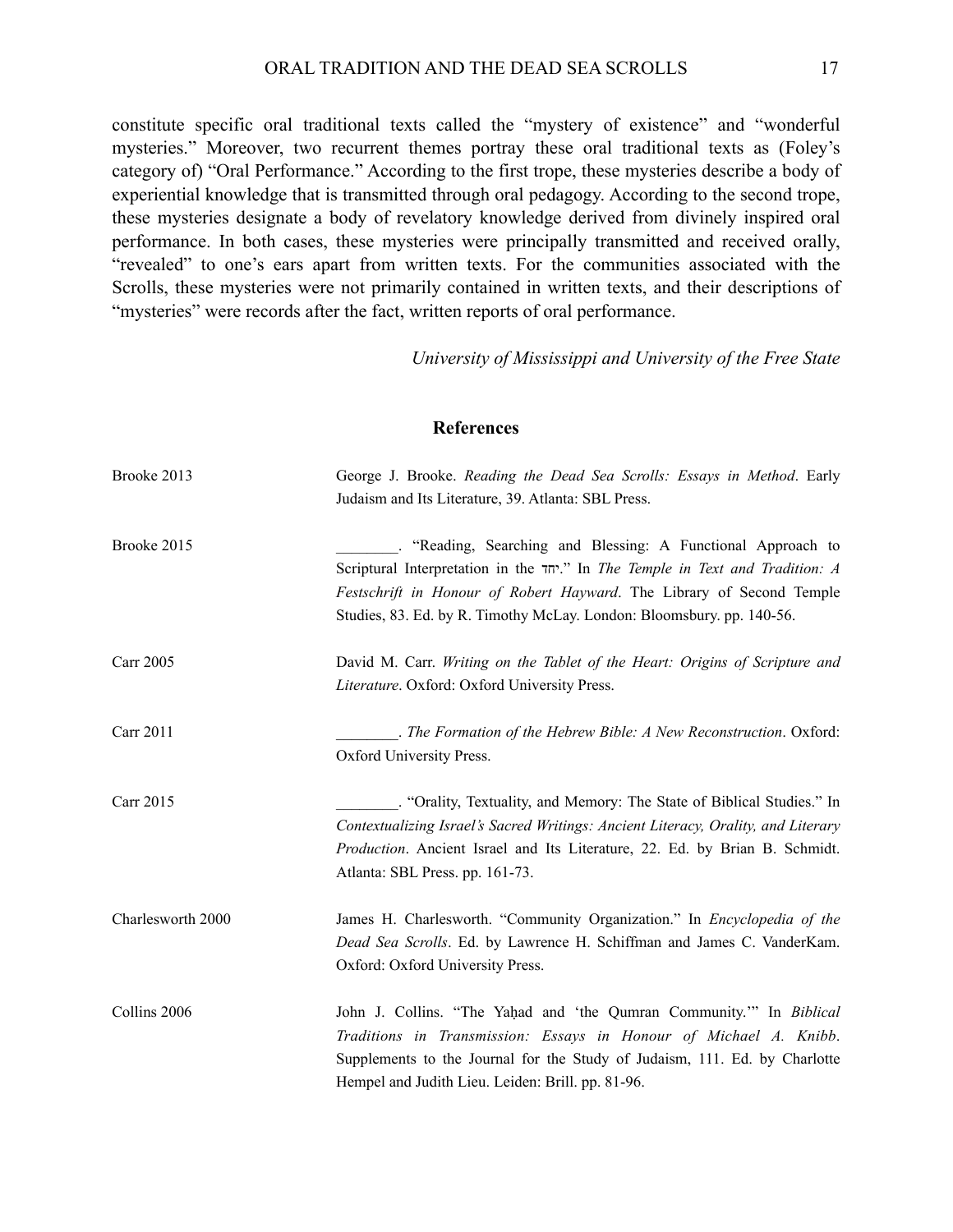| Collins 2010      | . Beyond the Qumran Community: The Sectarian Movement of the<br>Dead Sea Scrolls. Grand Rapids: Eerdmans.                                                                                                                                                                                                                                                   |
|-------------------|-------------------------------------------------------------------------------------------------------------------------------------------------------------------------------------------------------------------------------------------------------------------------------------------------------------------------------------------------------------|
| Ehlich 1983       | Konrad Ehlich. "Text und sprachliches Handeln: Die Entstehung von Texten aus<br>dem Bedürfnis nach Überlieferung." In Schrift und Gedächtnis: Beiträge zur<br>Archäologie der literarischen Kommunikation. Ed. by Aleida Assmann, Jan<br>Assmann, and Christof Hardmeier. Munich: Wilhelm Fink Verlag. pp. 24-43.                                           |
| <b>Foley 1991</b> | John Miles Foley. Immanent Art: From Structure to Meaning in Traditional Oral<br>Epic. Bloomington: Indiana University Press.                                                                                                                                                                                                                               |
| <b>Foley 1995</b> | . The Singer of Tales in Performance. Bloomington: Indiana<br>University Press.                                                                                                                                                                                                                                                                             |
| <b>Foley 2002</b> | . How to Read an Oral Poem. Urbana and Chicago: University of<br>Illinois Press.                                                                                                                                                                                                                                                                            |
| <b>Foley 2012</b> | . Oral Tradition and the Internet: Pathways of the Mind. Urbana:<br>University of Illinois Press.                                                                                                                                                                                                                                                           |
| Fraade 1993       | Steven D. Fraade. "Interpretive Authority in the Studying Community at<br>Qumran." Journal of Jewish Studies, 44:46-69.                                                                                                                                                                                                                                     |
| Fraade 1998       | . "Looking for Legal Midrash at Qumran." In Biblical Perspectives:<br>Early Use and Interpretation of the Bible in Light of the Dead Sea Scrolls.<br>Studies on the Texts of the Desert of Judah, 28. Ed. by Michael E. Stone and<br>Esther G. Chazon. Leiden: Brill. pp. 59-79.                                                                            |
| Goff 2013         | Matthew Goff. 4Q Instruction. Wisdom Literature from the Ancient World, 2.<br>Atlanta: SBL Press.                                                                                                                                                                                                                                                           |
| Harris 1989       | William V. Harris. Ancient Literacy. Cambridge: Harvard University Press.                                                                                                                                                                                                                                                                                   |
| Hempel 2003       | Charlotte Hempel. "Interpretive Authority in the Community Rule Tradition."<br>Dead Sea Discoveries, 10:59-80.                                                                                                                                                                                                                                              |
| Hempel 2017       | . "Reflections on Literacy, Textuality, and Community in the Qumran<br>Dead Sea Scrolls." In Is There a Text in This Cave?: Studies in the Textuality of<br>the Dead Sea Scrolls in Honour of George J. Brooke. Studies on the Texts of the<br>Desert of Judah, 119. Ed. by Ariel Feldman, Maria Cioată, and Charlotte<br>Hempel. Leiden: Brill. pp. 69-82. |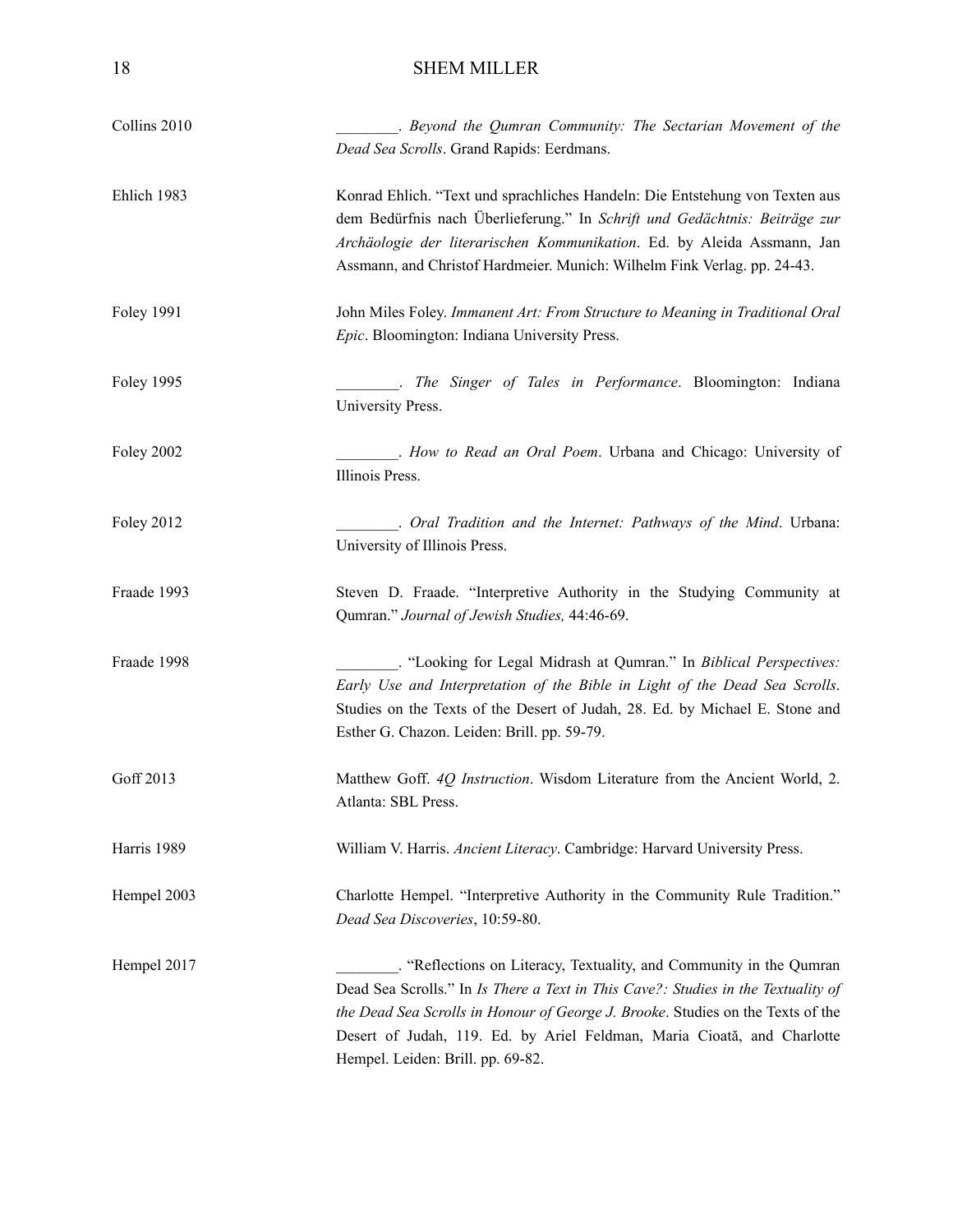# ORAL TRADITION AND THE DEAD SEA SCROLLS 19

| Hezser 2001  | Catherine Hezser. Jewish Literacy in Roman Palestine. Texts and Studies in<br>Ancient Judaism, 81. Tübingen: Mohr Siebeck.                                                                                                                                                                                   |
|--------------|--------------------------------------------------------------------------------------------------------------------------------------------------------------------------------------------------------------------------------------------------------------------------------------------------------------|
| Horsley 2007 | Richard A. Horsley. Scribes, Visionaries, and the Politics of Second Temple<br>Judea. Louisville: Westminster John Knox.                                                                                                                                                                                     |
| Horsley 2013 | _. Text and Tradition in Performance and Writing. Biblical Performance<br>Criticism Series, 9. Eugene: Wipf & Stock.                                                                                                                                                                                         |
| Jaffee 2001  | Martin S. Jaffee. Torah in the Mouth: Writing and Oral Tradition in Palestinian<br>Judaism, 200 BCE-400 CE. Oxford: Oxford University Press.                                                                                                                                                                 |
| Jassen 2007  | Alex P. Jassen. Mediating the Divine: Prophecy and Revelation in the Dead Sea<br>Scrolls and Second Temple Judaism. Studies on the Texts of the Desert of Judah,<br>68. Leiden: Brill.                                                                                                                       |
| Jassen 2008  | "The Presentation of the Ancient Prophets as Lawgivers at Qumran."<br>Journal of Biblical Literature, 127:307-37.                                                                                                                                                                                            |
| Johnson 2010 | William A. Johnson. Readers and Reading Culture in the High Roman Empire:<br>A Study of Elite Communities. Oxford: Oxford University Press.                                                                                                                                                                  |
| Kampen 2011  | John Kampen. Wisdom Literature. Grand Rapids: Eerdmans.                                                                                                                                                                                                                                                      |
| Keith 2011   | Chris Keith. Jesus' Literacy: Scribal Culture and the Teacher from Galilee.<br>Library of New Testament Studies, 413. London: Bloomsbury.                                                                                                                                                                    |
| Knibb 1987   | Michael A. Knibb. The Qumran Community. Cambridge Commentaries on<br>Writings of the Jewish and Christian World, 2. Cambridge: Cambridge<br>University Press.                                                                                                                                                |
| Leaney 1966  | A. R. C. Leaney. The Rule of Qumran and Its Meaning: Introduction,<br>Translation and Commentary. Philadelphia: Westminster Press.                                                                                                                                                                           |
| Lemaire 2006 | André Lemaire. "Liré, écrire, étudier à Qoumrân et ailleurs." In Qoumrân et le<br>judaïsme du tournant de notre ère: Actes de la Table Ronde, Collège de France,<br>16 novembre 2004. Collection de la Revue d'Études Juives, 40. Ed. by André<br>Lemaire and Simon C. Mimouni. Louvain: Peeters. pp. 63-79. |
| Licht 1965   | Jacob Licht. The Rule Scroll: A Scroll from the Wilderness of Judea (Hebrew).<br>Jerusalem: Bialik Institute.                                                                                                                                                                                                |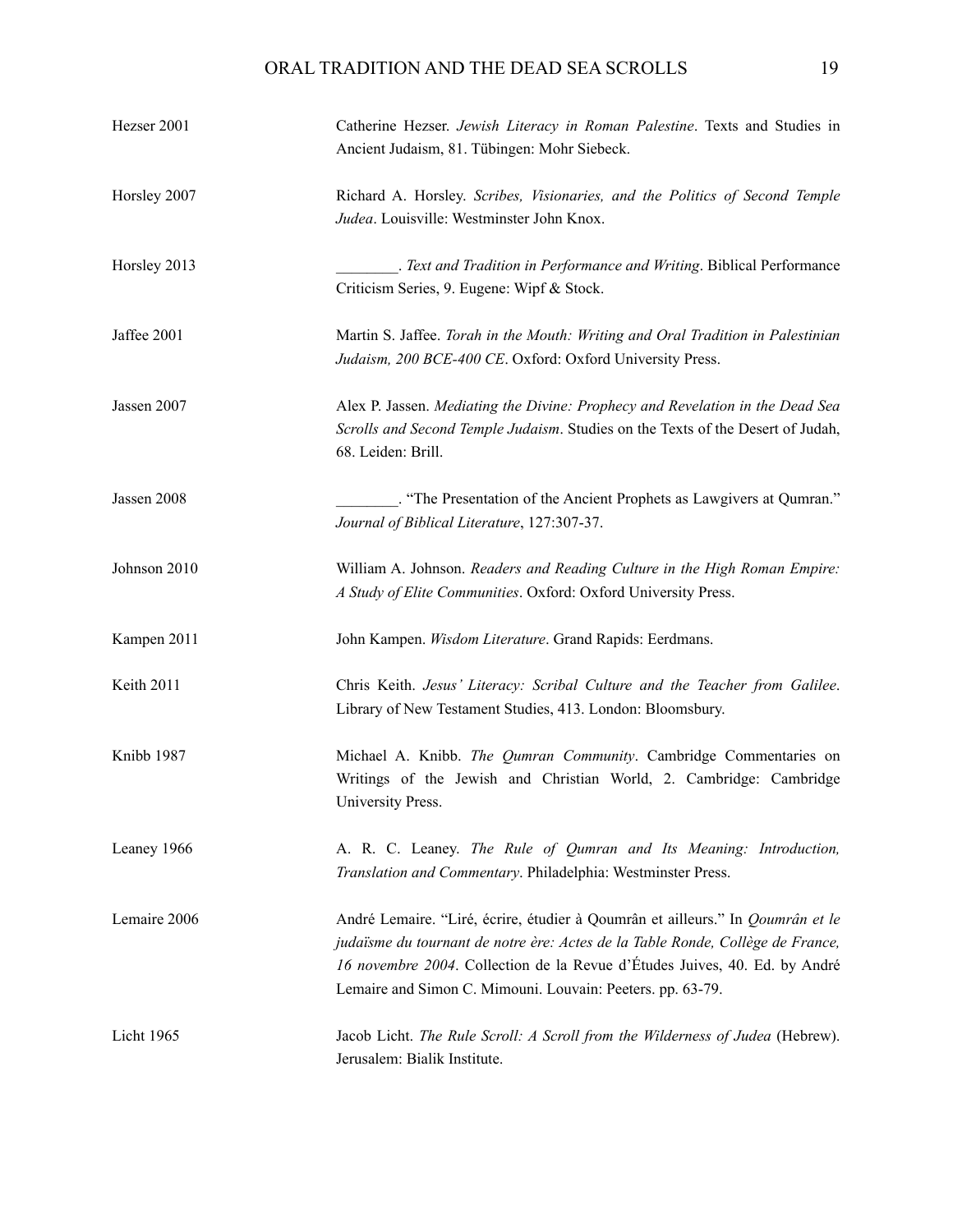| Metso 1998      | Sarianna Metso. "In Search of the Sitz im Leben of the Community Rule." In The<br>Provo International Conference on the Dead Sea Scrolls: Technological<br>Innovations, New Texts, and Reformulated Issues. Studies on the Texts of the<br>Desert of Judah, 30. Ed. by Donald W. Parry and Eugene Ulrich. Leiden: Brill.<br>pp. 306-15.                     |
|-----------------|-------------------------------------------------------------------------------------------------------------------------------------------------------------------------------------------------------------------------------------------------------------------------------------------------------------------------------------------------------------|
| Metso 1999      | . "The Relationship between the Damascus Document and the<br>Community Rule." In The Damascus Document: A Centennial of Discovery.<br>Studies on the Texts of the Desert of Judah, 34. Ed. by Joseph M. Baumgarten,<br>Esther G. Chazon, and Avital Pinnick. Leiden: Brill. pp. 85-93.                                                                      |
| Metso 2007      | . The Serekh Texts. Companion to the Qumran Scrolls, 9. London:<br>T&T Clark.                                                                                                                                                                                                                                                                               |
| M. Miller 2015  | Marvin Lloyd Miller. Performances of Ancient Jewish Letters: From<br>Elephantine to MMT. Journal of Ancient Judaism Supplements, 20. Göttingen:<br>Vandenhoeck & Ruprecht.                                                                                                                                                                                  |
| S. Miller 2015  | Shem Miller. "The Oral-Written Textuality of Stichographic Poetry in the Dead<br>Sea Scrolls." Dead Sea Discoveries, 22:162-88.                                                                                                                                                                                                                             |
| S. Miller 2017a | "Performance Arena." In The Dictionary of the Bible and Ancient<br>Media. Ed. by Tom Thatcher et al. London: Bloomsbury.                                                                                                                                                                                                                                    |
| S. Miller 2017b | "A Scribe Speaks: The Oral Register of Scribal Practices as Reflected<br>in the Dead Sea Scrolls." Kleine Untersuchungen zur Sprache des Alten<br>Testaments und seiner Umwelt, 22:75-100.                                                                                                                                                                  |
| S. Miller 2018  | . "Role of Performance and Performance of Role: Cultural Memory in<br>the Hodayot." Journal of Biblical Literature, 137:359-382.                                                                                                                                                                                                                            |
| Newman 2008     | Judith H. Newman. "Priestly Prophets at Qumran: Summoning Sinai through<br>The Songs of the Sabbath Sacrifice." In The Significance of Sinai: Traditions<br>about Sinai and Divine Revelation in Judaism and Christianity. Themes in<br>Biblical Narrative, 13. Ed. by George J. Brooke, Hindy Najman, and Loren<br>Stuckenbruck. Leiden: Brill. pp. 29-72. |
| Newsom 1985     | Carol A. Newsom. Songs of the Sabbath Sacrifice: A Critical Edition. Harvard<br>Semitic Studies, 27. Atlanta: Scholars Press.                                                                                                                                                                                                                               |
| Newsom 1990     | . "Sectually Explicit' Literature from Qumran." In The Hebrew Bible<br>and its Interpreters. Ed. by William Henry Propp, Baruch Halpern, and David<br>Noel Freedman. Winona Lake: Eisenbrauns. pp. 167-87.                                                                                                                                                  |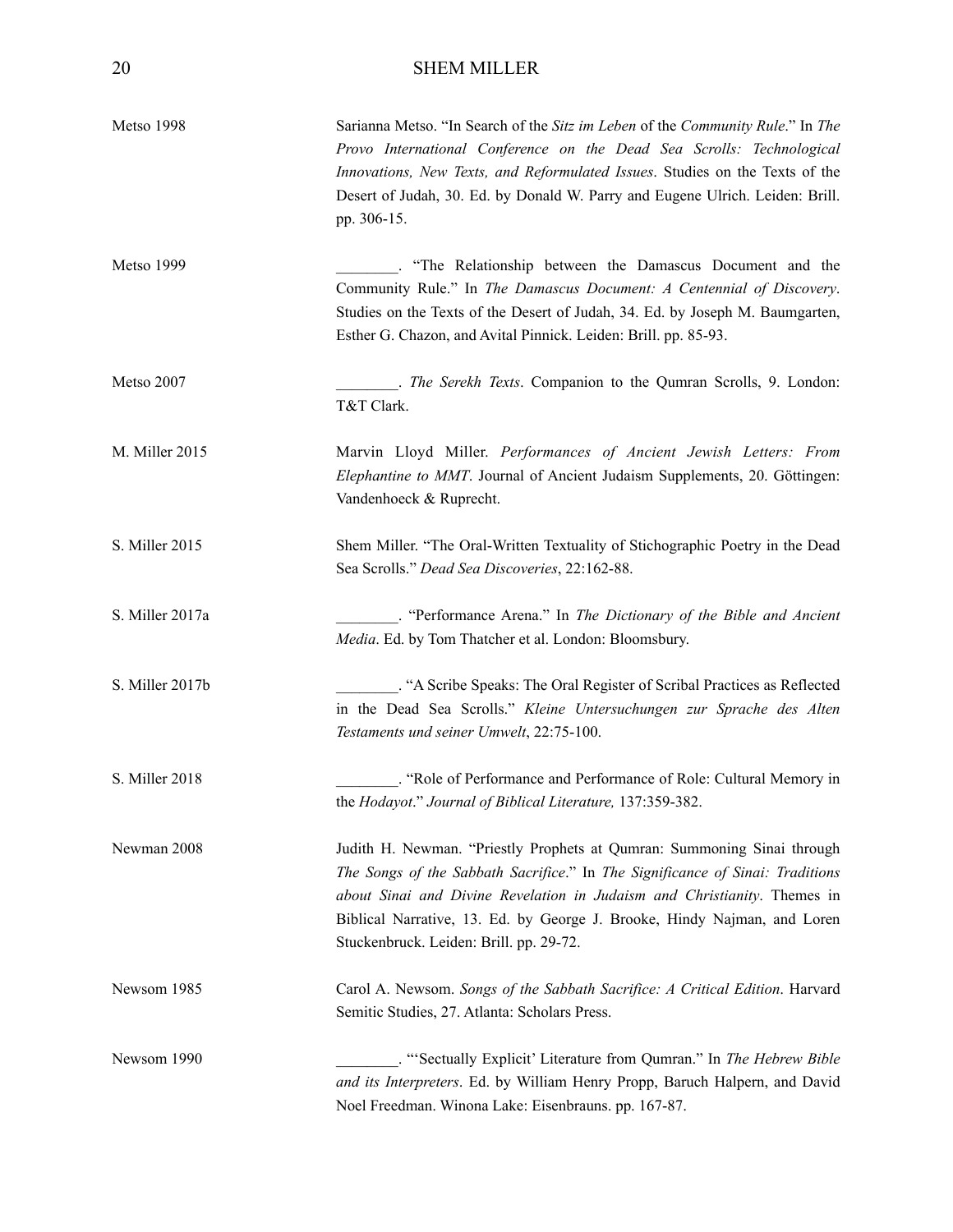| Niditch 2010          | Susan Niditch. "Hebrew Bible and Oral Literature: Misconceptions and New<br>Directions." In The Interface of Orality and Writing: Speaking, Seeing, Writing<br>in the Shaping of New Genres. Wissenschaftliche Untersuchungen zum Neuen<br>Testament, 260. Ed. by Annette Weissenrieder and Robert B. Coote. Tübingen:<br>Mohr Siebeck. pp. 3-18. |
|-----------------------|---------------------------------------------------------------------------------------------------------------------------------------------------------------------------------------------------------------------------------------------------------------------------------------------------------------------------------------------------|
| Norton 2011           | Jonathan D. H. Norton. Contours of Text: Textual Variation in the Writings of<br>Paul, Josephus and the Yaḥad. Library of New Testament Studies, 430. London:<br>Bloomsbury.                                                                                                                                                                      |
| O'Brien O'Keeffe 1990 | Katherine O'Brien O'Keeffe. Visible Song: Transitional Literacy in Old English<br>Verse. Cambridge Studies in Anglo-Saxon England, 4. Cambridge: Cambridge<br>University Press.                                                                                                                                                                   |
| Parry and Tov 2004    | Donald W. Parry and Emanuel Tov, eds. The Dead Sea Scrolls Reader. 6 vols.<br>Leiden: Brill.                                                                                                                                                                                                                                                      |
| Person 1998           | Raymond F. Person, Jr. "The Ancient Israelite Scribe as Performer." Journal of<br>Biblical Literature, 117:601-09.                                                                                                                                                                                                                                |
| Person and Keith 2017 | Raymond F. Person, Jr., and Chris Keith. "Media Studies and Biblical Studies:<br>An Introduction." In The Dictionary of the Bible and Ancient Media. Ed. by Tom<br>Thatcher et al. London: Bloomsbury.                                                                                                                                            |
| Popović 2017          | Mladen Popović. "Reading, Writing, and Memorizing Together: Reading<br>Culture in Ancient Judaism and the Dead Sea Scrolls in a Mediterranean<br>Context." Dead Sea Discoveries, 24:447-70.                                                                                                                                                       |
| Rodríguez 2014        | Rafael Rodríguez. Oral Tradition and the New Testament. London: Bloomsbury.                                                                                                                                                                                                                                                                       |
| Schiffman 1975        | Lawrence H. Schiffman. The Halakhah at Qumran. Studies in Judaism in Late<br>Antiquity, 16. Leiden: Brill.                                                                                                                                                                                                                                        |
| Schiffman 1983        | Sectarian Law in the Dead Sea Scrolls: Courts, Testimony and the<br>Penal Code. Brown Judaic Studies, 33. Chico: Scholars Press.                                                                                                                                                                                                                  |
| Schiffman 1994        | . Reclaiming the Dead Sea Scrolls: The History of Judaism, the<br>Background of Christianity, the Lost Library of Qumran. Philadelphia: Jewish<br>Publication Society.                                                                                                                                                                            |
| Schiffman 2010        | "Memory and Manuscript': Books, Scrolls, and the Tradition of<br>Qumran Texts." In New Perspectives on Old Texts: Proceedings of the Tenth                                                                                                                                                                                                        |